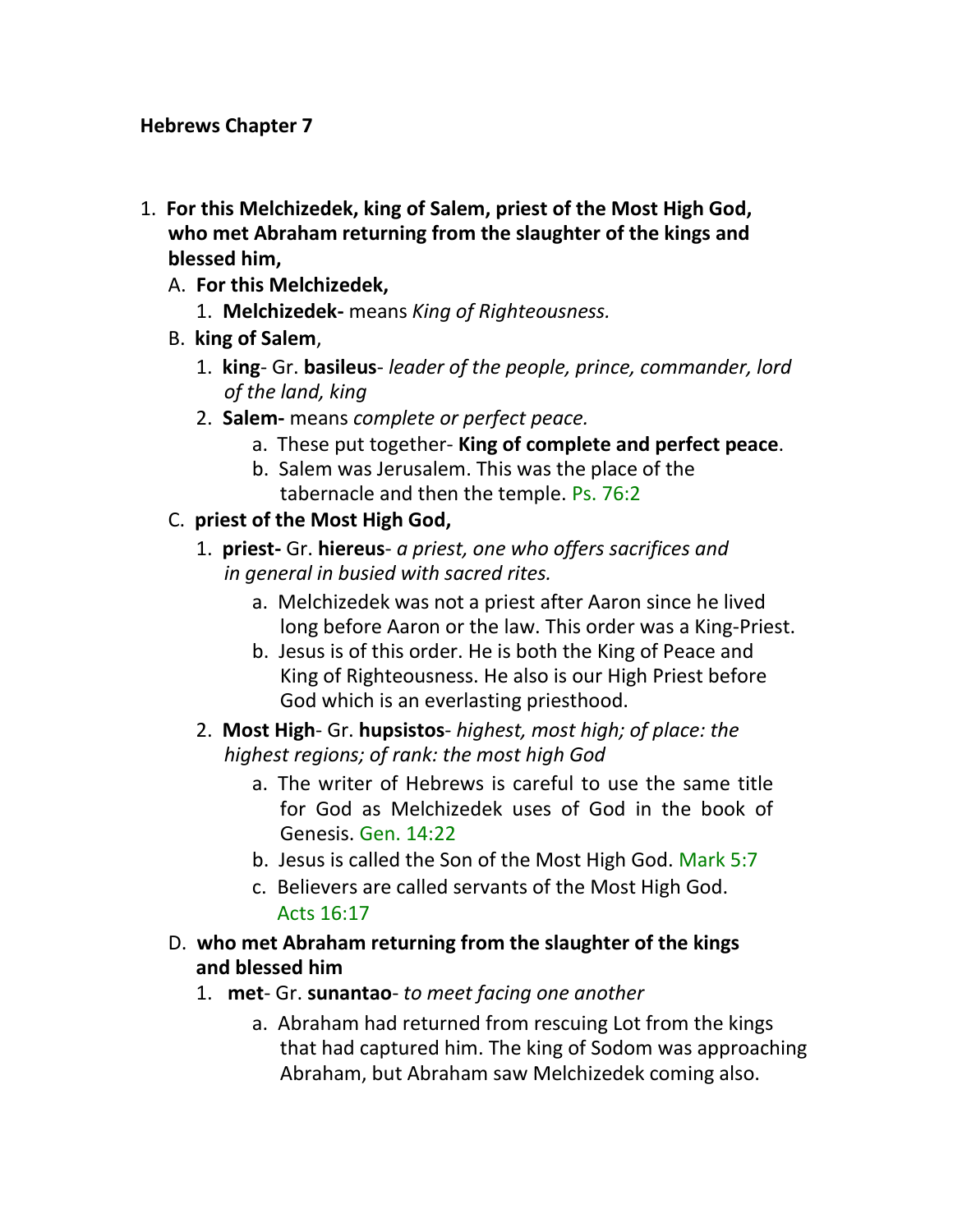Abraham showed no deference for the King of Sodom but had conference with Melchizedek first.

- b. Melchizedek was not out for anything. He was there to bless. It was from being blessed that Abraham freely gave a tithe to this King Priest. Melchizedek blessed Abraham in the name of the Most High God.
- c. Only after being blessed by Melchizedek did Abraham speak to the King of Sodom. Abraham had a revelation of the Most High God and had made the decision to trust Him to prosper him and not the wicked men of the earth. Abraham tells the King of Sodom that he had lifted up his hand to the Most High that he would not take anything from the wicked in order to be prospered. His trust was in the Most High God to prosper him. A sign of that was Abraham giving tithes to Melchizedek.
- d. Melchizedek is highly symbolic of Christ. Christ is the King of Peace and Righteousness and is God's High Priest. Melchizedek gave Abraham bread and wine. This is a type of Christ's body and blood.
- e. Abraham lived before the law, but he tithed to Melchizedek. We who walk in the faith of Abraham are blessed by Christ and from that blessing we give tithes to Him. We have been blessed by the Most High God through the bread [body] and wine [blood] of Christ. We trust in being prospered by the Most High God and not the wicked of this earth. As a sign of this, we tithe today out of faith and love in the Most High God.
- 2. **returning** Gr. **hupostrepho** *to turn back, return*
- 3. **slaughter** Gr. **kope** *a cutting in pieces, slaughter; carnage:*
	- a. God is not against killing when it is for a righteous cause. God is always against murder.
	- b. Here God helps Abraham not only win a battle, but it says it was a slaughter! It was carnage.
	- c. Through Christ we not only win over the enemy, but it is a slaughter. It is carnage!
- 4. **the kings**
- 5. **blessed him** Gr. **eulogeo** *to speak well of*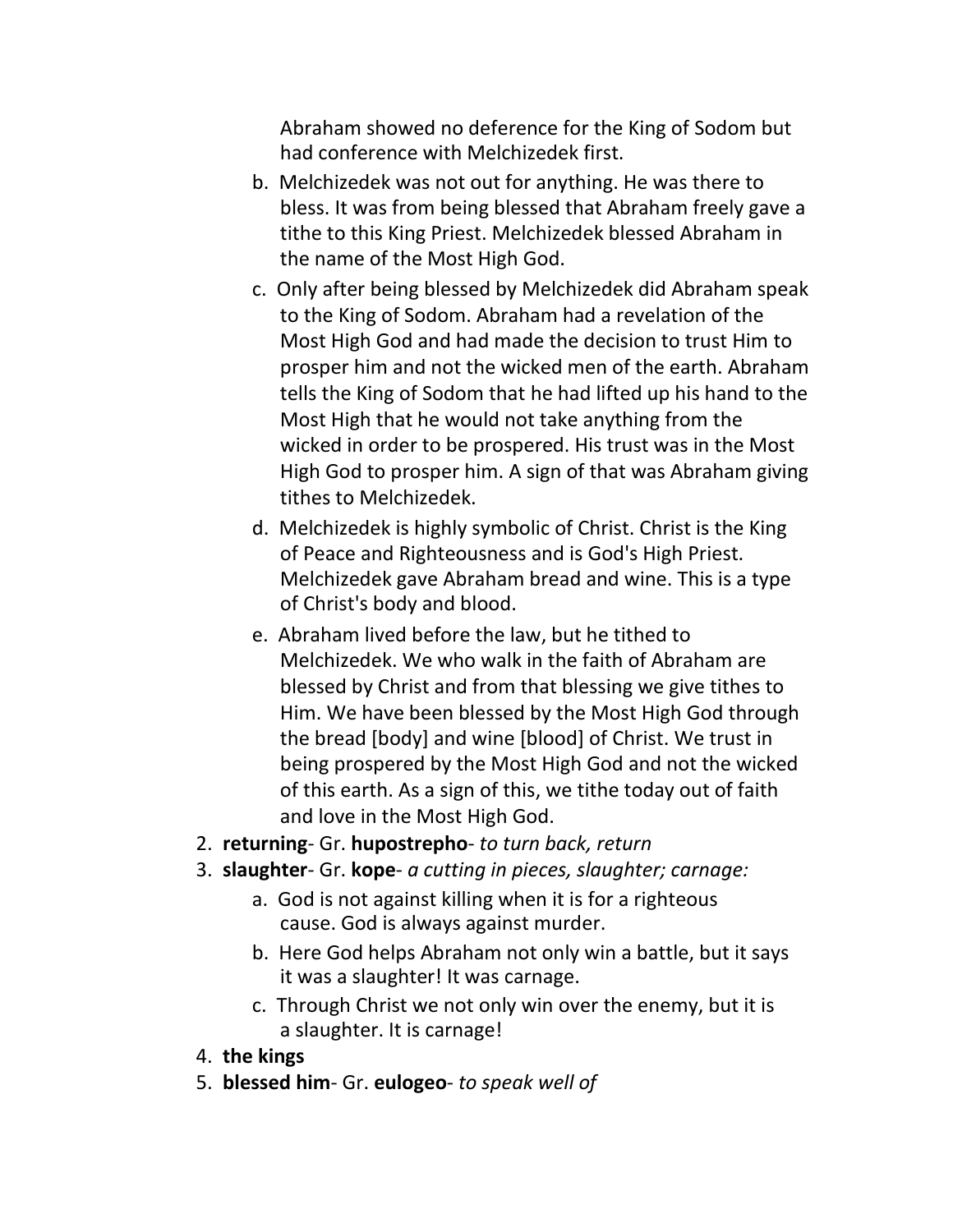- a. God's blessings always start out by the good things He speaks over us. It is up to us to receive them, believe, and hold on to them. If we do, they will take natural manifestation.
- 2. **to whom also Abraham gave a tenth part of all, first being translated "king of righteousness," and then also king of Salem, meaning "king of peace,"**

### A. **to whom also Abraham gave a tenth part of all,**

- 1. **gave-** Gr. **merizo-** *to divide, separate*
- 2. **tenth part** Gr. **dekate**
	- a. Giving a tenth or the first part of what you have did not originate in the law.
	- b. Abel gave from [tithed] the best and fattest part of his sheep. Gen. 4:4
	- c. Abraham tithed- Gen. 14:20
	- d. Jacob tithed. Gen. 28:22
	- e. They did it out of their desire to do it and not out of requirement or fear of being cursed if they did not. They gave not begrudgingly or of necessity, but they were cheerful givers. This is what God wants from us in the New Covenant. 2 Cor. 9:7

### 3. **of all**

- B. **first being translated**
	- 1. **first-** Gr. **proton**
		- a. There was no punctuation in the original Greek. This word "first" might have gone with the phrase, "gave a tenth part of all FIRST". However, the preponderance of translators has it with the phrase, "first being translated".
	- 2. **being translated** Gr. **hermeneuo** *to explain in words, expound to interpret to translate what has been spoken or written in a foreign tongue into the vernacular*

# C. **King of righteousness**

- 1. **King** Gr. **basileus**
- 2. **righteousness-** Gr. **dikaiosune-** *in a broad sense: state of him who is as he ought to be, righteousness, the condition acceptable to God; in a narrower sense, justice or the virtue which gives each his due.*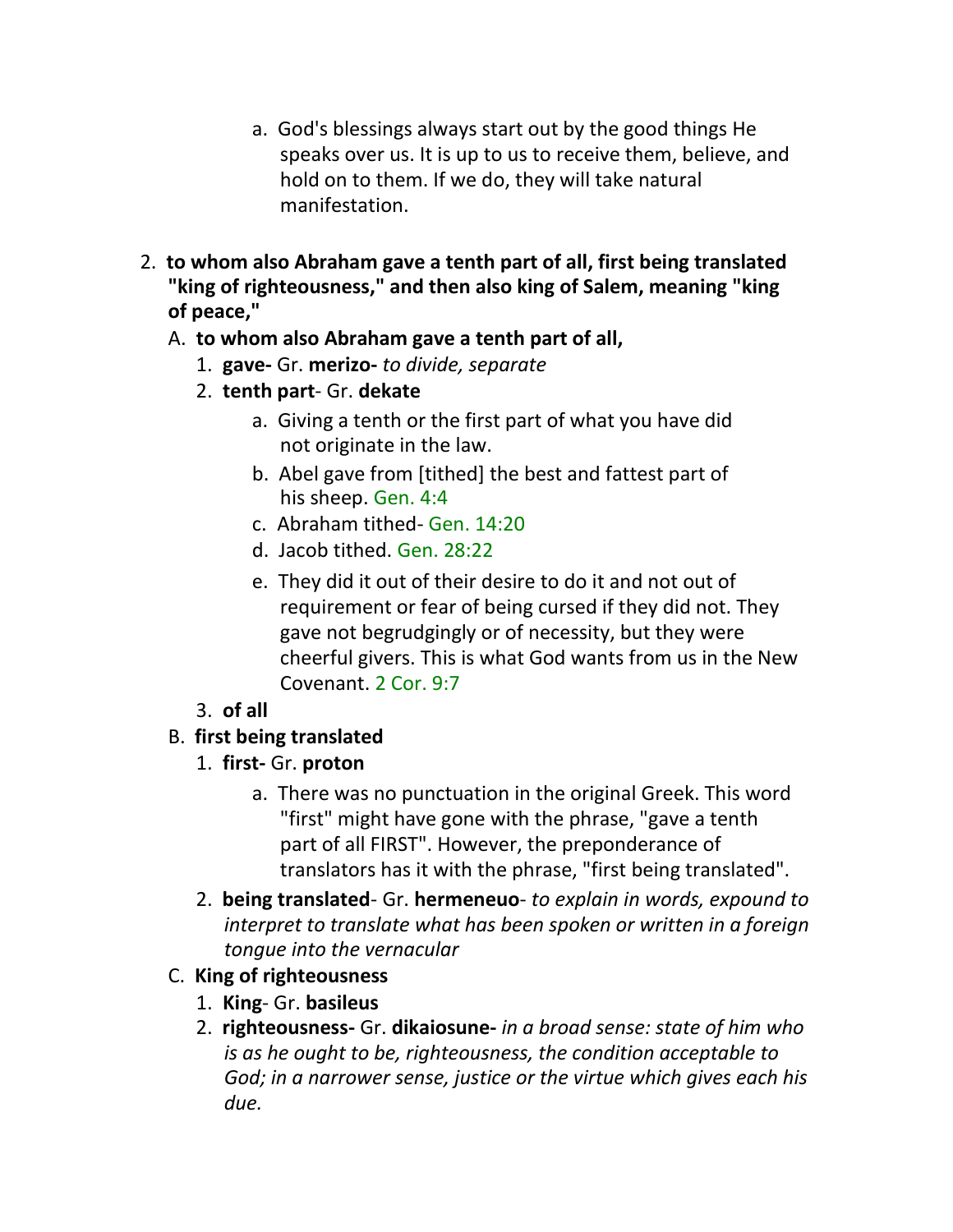a. Jesus is the King of Righteousness. You cannot become righteous until you submit to His Lordship by receiving Him and what He has done for you by faith.

# D. **and then also king of Salem**

# 1. **and then**

- a. You must receive Jesus as the King of Righteousness before He can be King of Peace in your life. He is first called the King of Righteousness and then the King of Peace. Peace with God comes from receiving the gift of righteousness.
- 2. **king** Gr. **basileus**
- 3. **Salem** means *complete or perfect peace*
- E. **meaning king of peace**
	- 1. **meaning-** not in Greek
	- 2. **king** Gr. **basileus**
	- 3. **peace** Gr.**eirene-** *harmony, concord; security, safety, prosperity, felicity, (because peace and harmony make and keep things safe and prosperous)*
- 3. **without father, without mother, without genealogy, having neither beginning of days nor end of life, but made like the Son of God, remains a priest continually.**
	- A. **without father** Gr. **apator** *whose father is not recorded in the genealogies*
	- B. **without mother-** Gr. **ametor-** *born of unknown mother*
		- a. Even Jesus had a mother. This word means a mother that is not recorded in genealogies.
	- C. **without genealogy-** Gr. **ungenealogetos-** *one whose descent there is no record of, without genealogy; unregistered as to birth, of unrecorded descent*
		- 1. Melchizedek was a natural man who was a type of Christ. He did not have any recorded genealogy. In type, this represents living from eternity to eternity like Christ.
	- D. **having neither beginning of days nor end of life,**
		- 1. **beginning** -Gr. **arche**
		- 2. **of days** *recorded days*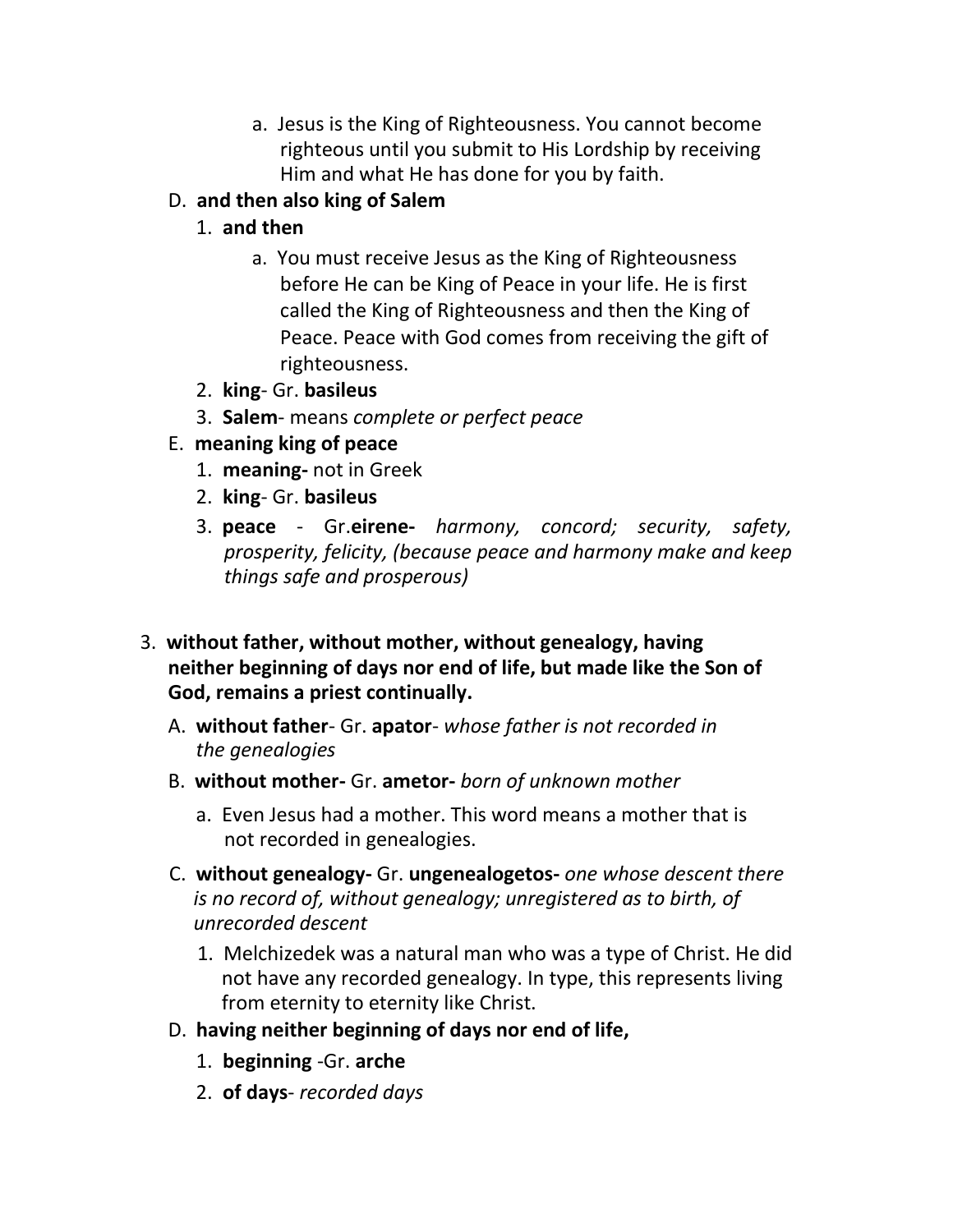- 3. **end-** Gr. **telos** *no recorded end of life*
- 4. **of life** Gr. **zoe**
- E. **but made like the Son of God,**
	- 1. **made like** Gr. **apomoioo** *to cause a model to pass off into an image or shape like it, to express itself in it, to copy to produce a facsimile; to be made like, render similar*
		- a. Melchizedek was made like the Son of God in figure, but he was not the Son of God nor divine.
	- 2. **Son of God**
		- a. This is Jesus Christ
- F. **remains a priest continually.**
	- 1. **remains** Gr. **meno**
	- 2. **priest** Gr. **hiereus**
	- 3. **continually-** Gr. **eis dienekes** *unto perpetuity, continuous*
- 4. **Now consider how great this man** *was,* **to whom even the patriarch Abraham gave a tenth of the spoils.**
	- A. **Now consider how great this man was,**
		- 1. **consider-** Gr. **theoreo-** *to be a spectator, look at, behold. to view attentively, take a view of, survey, to view mentally, consider*
		- 2. **great-** Gr. **pelikos-** *how great, how large in an ethical sense: how distinguished*
		- 3. **man** Gr. **houtos-** *this one*
			- a. Melchizedek was a man.
	- B. **to whom even the patriarch Abraham gave a tenth of the spoils**
		- 1. **patriarch** Gr. **patriarches** *founder of a tribe, progenitor; chief of a race*
		- 2. **gave** Gr. **didomi**
			- a. This is the simplest Greek word for give.
			- b. Abraham gave the tithe simply without any fanfare.
		- 3. **tenth** Gr. **dekate**
		- 4. **spoils-** Gr. **akrothinion** *top of the heap, the first fruits; best of the spoils or crops*
			- a. Abraham gave the absolute best of the spoils. He gave the top spoils. Gen. 14:20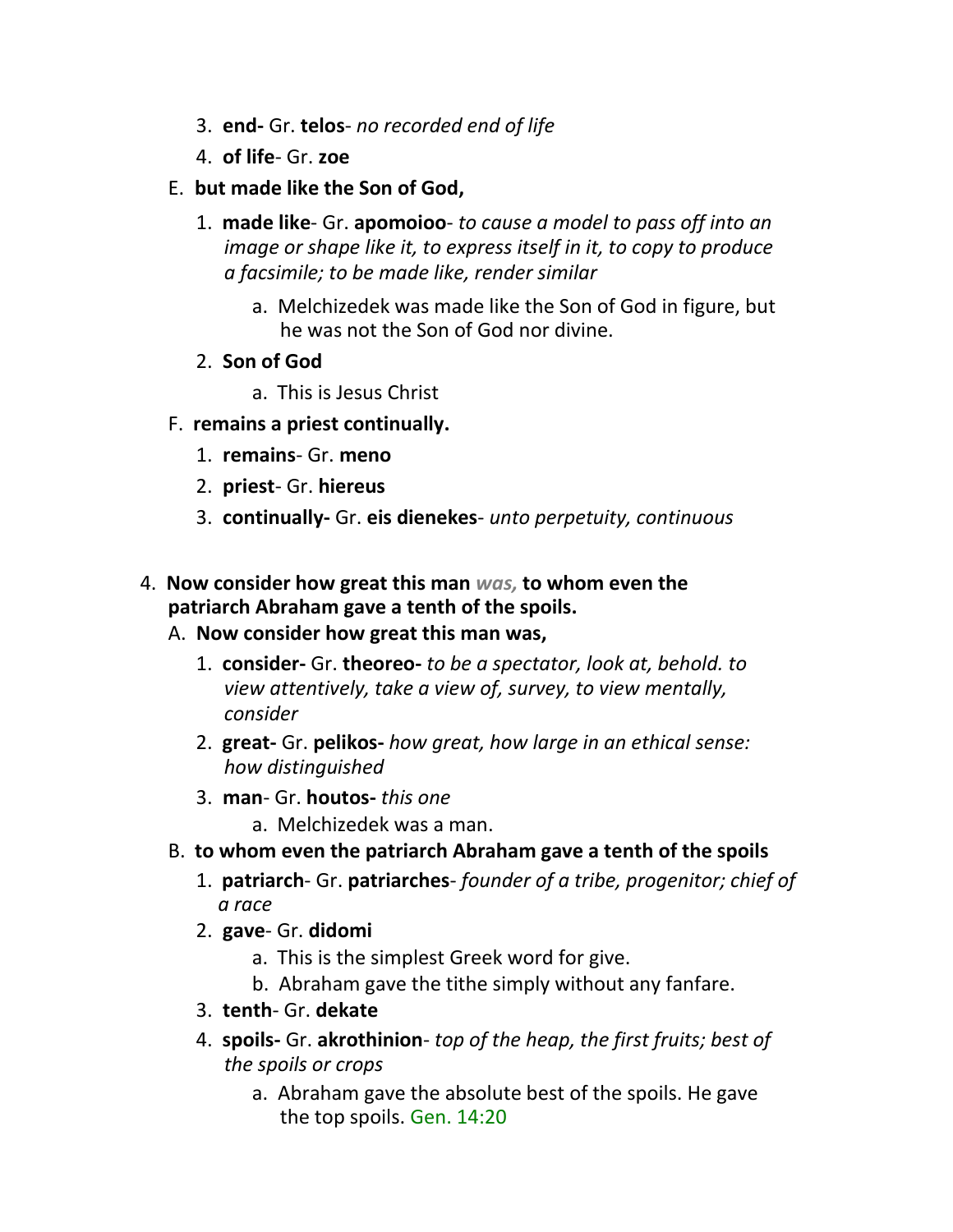- 5. **And indeed those who are of the sons of Levi, who receive the priesthood, have a commandment to receive tithes from the people according to the law, that is, from their brethren, though they have come from the loins of Abraham;**
	- A. **And indeed those who are of the sons of Levi,**
		- 1. **sons-** Gr. **huios-** *adult legal sons*
		- 2. **Levi** *means one who is joined to*
			- a. Leah called her son Levi because she thought she would be joined to her husband because she had a son, but it did not work out. Gen. 39:24. Leah was unloved by Jacob. Jacob loved Rachel. Laban tricked Jacob and gave Leah instead of Rachel to him on his wedding night. Leah was always trying to find favor with Jacob by what she could produce for him. However, it never worked! Each time she produced for Jacob she thought she could gain favor with him. Levi was her third child produced trying to do this. It was an utter failure. She gained no favor. Finally, she gave up and gave birth to Judah which means praise. She turned from trying to gain favor with Jacob and praised God for His grace and goodness.
			- b. We will never find favor from God by what we produce. We must praise and thank God for His goodness and salvation through the Savior from the tribe of Judah-Jesus!
			- c. Under the law, the priesthood was given to Levi. The purpose of Levi was to join the people and God together, but it did not work out. The Levitical Priesthood which was based upon law [what man produced for God] could never join the people to God. It would take a different priesthood altogether to do that- the order of Melchizedek which was based upon Grace and not law.

# B. **who receive the priesthood,**

- 1. **receive** Gr. **lambano**
	- a. This honor could not be taken by man, it had to be given by God. Heb. 5:4
- 2. **priesthood** Gr. **hierateia**
- C. **have the commandment to receive tithes from the people according to the law,**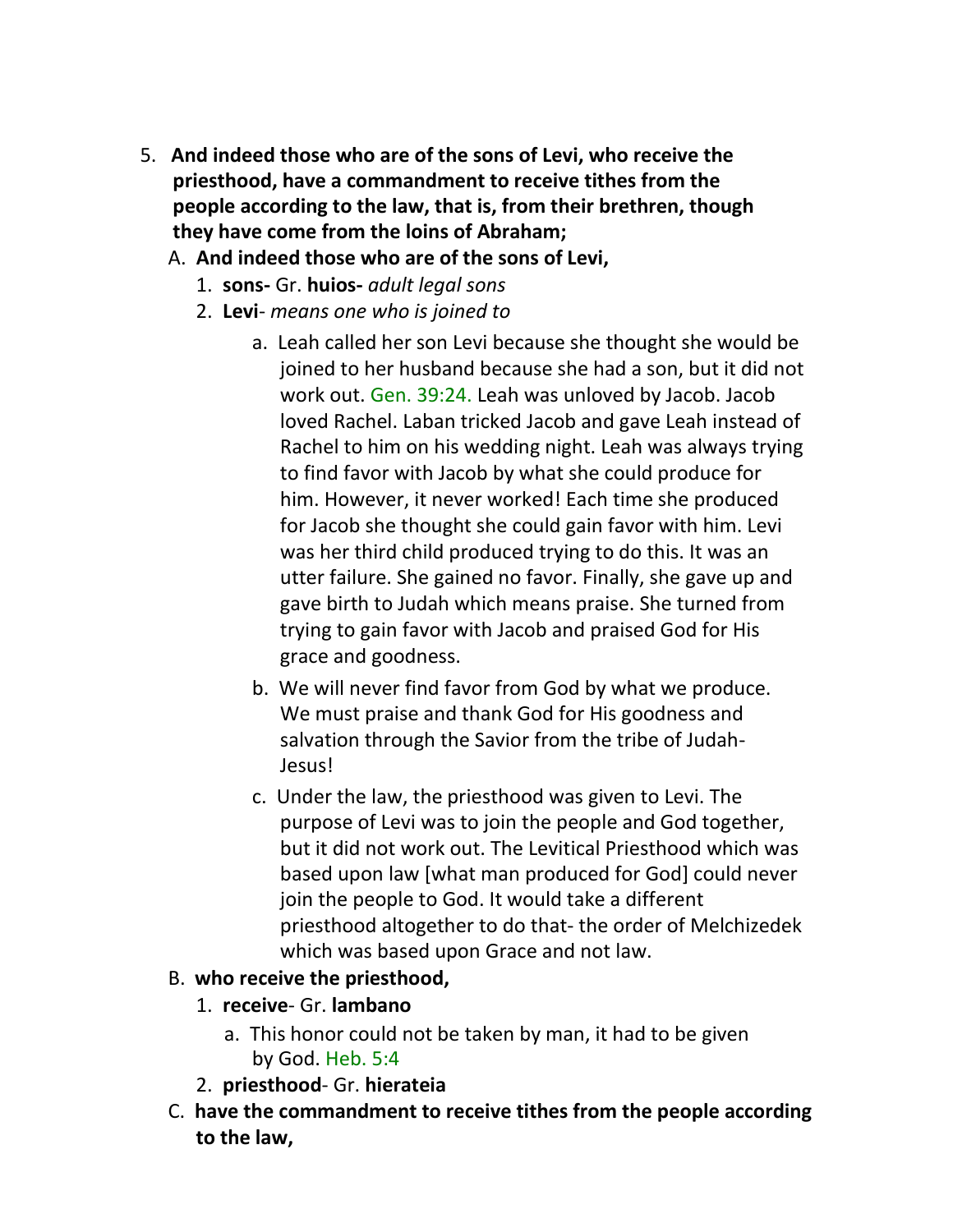- 1. **commandment** Gr. **entole** *an order, command, charge, precept, injunction; a precept relating to lineage, of the Mosaic precept concerning the priesthood; ethically used of the commandments in the Mosaic Law or Jewish tradition*
- 2. **receive tithes** Gr. **apodekatoo-** *to exact a tenth from anyone*
	- a. Under the law the priests had a commandment to take tithes from the people. Num. 18:26 There is no such commandment given to the order of Melchizedek. Notice, that Melchizedek did not demand tithes from Abraham. He blessed Abraham before he was given anything! As a response of being blessed Abraham then gave tithes. That is how tithes are to be thought of and taught today in the church.
	- b. We tithe today in the church not under the Mosaic priesthood, but we tithe under the order of Melchizedekfreely and in response to being blessed!
- 3. **people** Gr. **loas** *the covenant people of God in comparison to the ethne- the gentiles*
- 4. **according to the law** Gr. **kata nomos**
- D. **that is, from their brethren,**
	- 1. **brethren** Gr. **adelphos** *sharing the same womb* a. The Jews from which they were taken served as priests
- E. **though they have come from the loins of Abraham**
	- 1. **come** Gr. **exerchomai** *to come out of*
	- 2. **loins** Gr. **osphus** *the hip (loin); the place where the Hebrews thought the generative power (semen) resided*
		- a. Levi was the son of Jacob, Jacob the son of Isaac, Isaac the son of Abraham.
- 6. **but he whose genealogy is not derived from them received tithes from Abraham and blessed him who had the promises.**
	- A. **genealogy not derived** Gr. **genealogeo** *to recount a family's origin and lineage, trace ancestry; to draw one's origin, derive one's pedigree*
	- B. **received tithes** Gr. **dekatoo**
		- 1. The priests under the law took tithes- **apodekatoo**, the order of Melchizedek receives them-**dekatoo.** The preface **apo** gives the idea of recompense back of what is owed. So, when the priests under the law took tithes-**apodekatoo**, they were taking what was due to them under the law.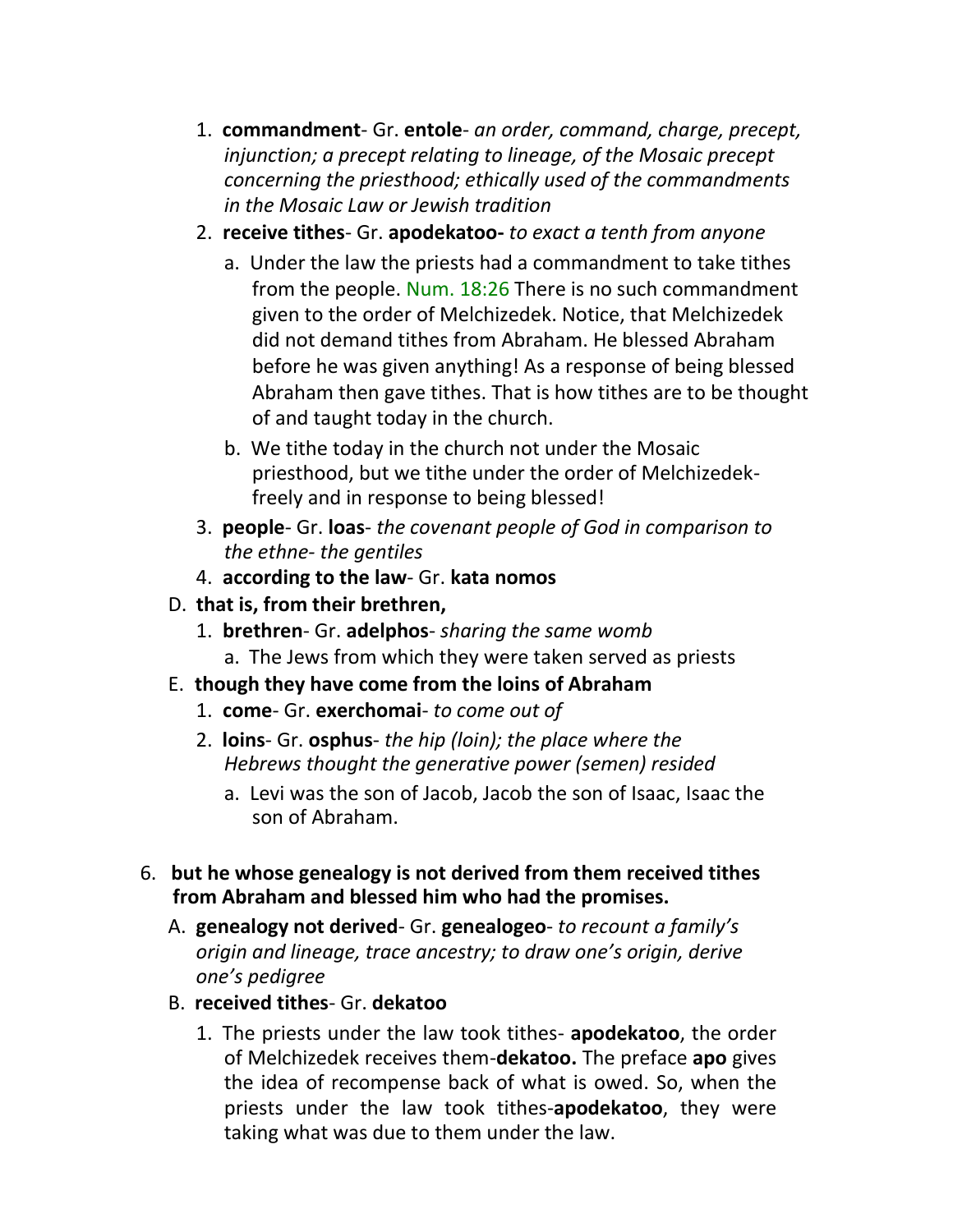- C. **blessed** Gr. **eulogeo** *to speak well of*
- D. **had** Gr. **echo**
- E. **promises** Gr. **epaggleia** *to pronounce good upon*
	- 1. Abraham already had the promise of God's blessing before Melchizedek approached and blessed him. Gen. 12:2
	- 2. A close look at Gen. 14:19-20 we see that Melchizedek blessed Abraham before he received the tithes from him.
	- 3. As a believer we already have all the promises of God and are blessed before we tithe, not because we tithe.
- 7. **Now beyond all contradiction the lesser is blessed by the better.**
	- A. **beyond-** Gr. **choris** *apart from*
	- B. **contradiction** Gr. **antilogia** *to speak against, contradict, argue against*
	- C. **lesser** Gr. **ellason** *less in age (younger), in rank, in excellence*
		- 1. When passing down the family blessing the father blessed the son. This was the greater blessing the lesser. Heb. 11:20, Gen. 27, Gen. 47:7-10 [Jacob blessed Pharaoh], Gen. 48, Gen. 49, Luke 24:50
	- D. **blessed** Gr. **eulogia** *to speak well of*
	- E. **better** Gr. **kreitton** *more useful, more serviceable, more advantageous, more excellent*
		- 1. We have been blessed by Christ the Greater One!
- 8. **Here mortal men receive tithes, but there he** *receives them,* **of whom it is witnessed that he lives.**
	- A. **Here mortal men receive tithes,**
		- 1. **mortal** Gr. **apothensko** *to die off*
		- 2. **men** Gr. **anthropos** *the most general term for mankind*
		- 3. **receive** Gr. **lambano**
		- 4. **tithes** Gr. **dekate**
	- B. **but there he receives them,**
		- 1. **there-** Gr. **ekei** *there, in or to that place*
			- a. In His exalted state at the right hand of God.
		- 2. **He**
			- a. Jesus Christ the One that live on forever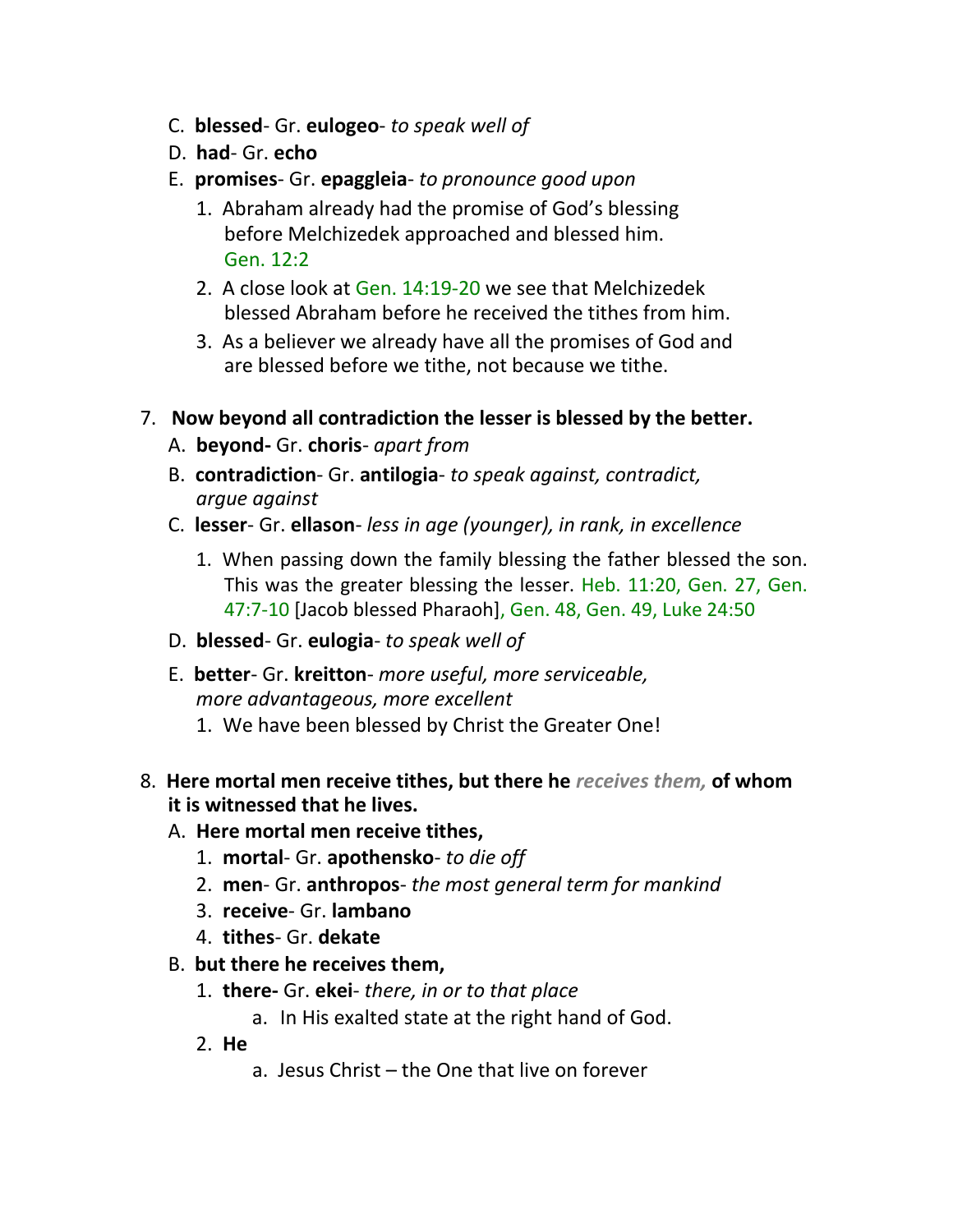- 3. **receives them** Gr. *not in Greek*
	- a. Although the actual words are not in the Greek, the thought of the verse contains this idea, so it was supplied by the translators.
	- b. Jesus receives our tithes in the Spirit at the right hand of God. He receives our faith, love's motivation, and honor when we tithe in faith to honor the Lord Jesus Christ.
	- c. The tithe is really just a type and representation of Jesus who is God's first fruits given for us. When we tithe in faith, we honor the Lord Jesus who the tithe represents.
	- d. Some say that tithing is not discussed in the New Testament. That is not true. It is discussed right here.

## C. **of whom it witnessed that he lives**

## 1. **witnessed**- Gr. **martureo**

- a. He is witnessed by God the Father, the Holy Spirit, and the Holy Scriptures.
- 2. **that He lives** Gr. **zao**
	- a. Since Jesus ever lives, what we give to Him has eternal effect and consequences.

## 9. **Even Levi, who receives tithes, paid tithes through Abraham, so to speak,**

- A. **Even Levi,**
	- 1. **Levi-** means *one who is joined or joins*
- B. **who receives tithes,**
	- 1. **receives** Gr. **lambano**
	- 2. **tithes- dekate**
- C. **paid tithes through Abraham,**
	- 1. **paid tithes** Gr. **dekatoo**
	- 2. **through Abraham**
		- a. Levi was in Abraham's loins when he did what he did. We were in Adam's loins when he did what he did. We sinned through Adam. Rom. 5:12 We become righteous through Jesus and His obedience. We were placed into Christ by God the Father.
- D. **so to speak** Gr. **epos epo-** *to speak a word*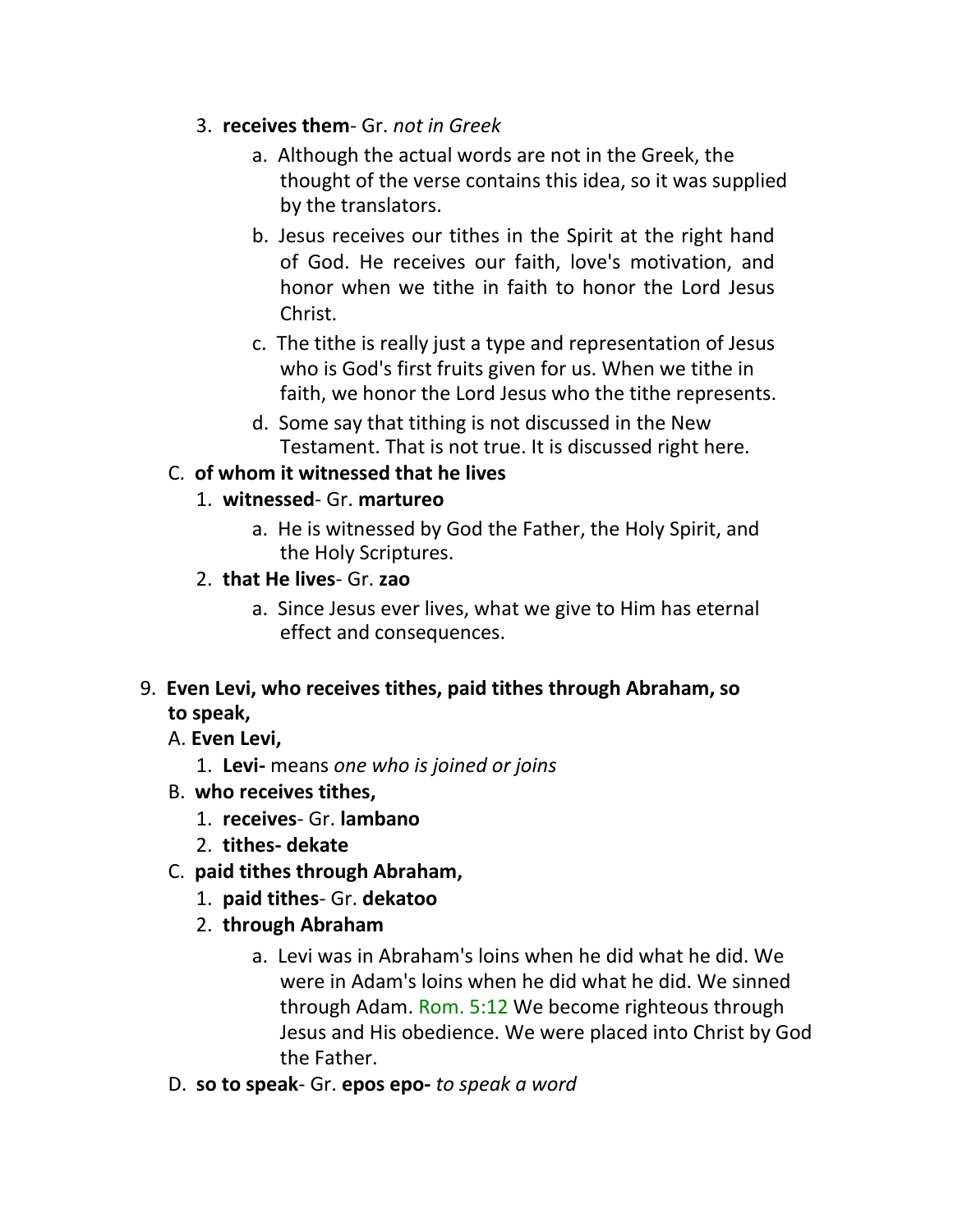## 10. **for he was still in the loins of his father when Melchizedek met him.**

- A. **still in** Gr. **eti en**
- B. **loins-** Gr. **osphus**
- C. **met him** Gr. **sunatao** *to stand opposite one another*
	- 1. We were in Adam's loins when satan met him. We are now in Christ when we meet the enemy. That is why we win every time!
- 11. **Therefore, if perfection were through the Levitical priesthood (for under it the people received the law), what further need** *was there*  **that another priest should rise according to the order of Melchizedek, and not be called according to the order of Aaron?**
	- A. **Therefore,**

## B. **if perfection were through the Levitical priesthood**

1. **perfection**- Gr. **teleiosis**- *a completing, a perfecting fulfillment, accomplishment; the event which verifies the promise, consummation*

a. Heb. 10:1

- 2. **Levitical-** Gr. **Leuitikos** *that which pertains to Levi*
- 3. **priesthood** Gr. **hierosune**
- C. **for under it the people received the law**
	- 1. **under** Gr. **epi-** *upon*
		- a. For upon the Levitical priesthood the people received the law.
		- b. The Aaronic priesthood had to be established first before the people received the law. Upon that priesthood the law was given.
		- c. The Melchizedek priesthood had to be established first before we could receive grace. Upon that priesthood grace was given. Jesus had to be made our High Priest before grace could be given to us.
	- 2. **people** Gr. **laos** *covenant people*
	- 3. **received the law** Gr. **nomotheteo** *to enact laws, laws are enacted or prescribed for one, to be legislated for, furnished with laws, to sanction by law, enact*
- D. **what further need was there that another priest should rise according to the order of Melchizedek,**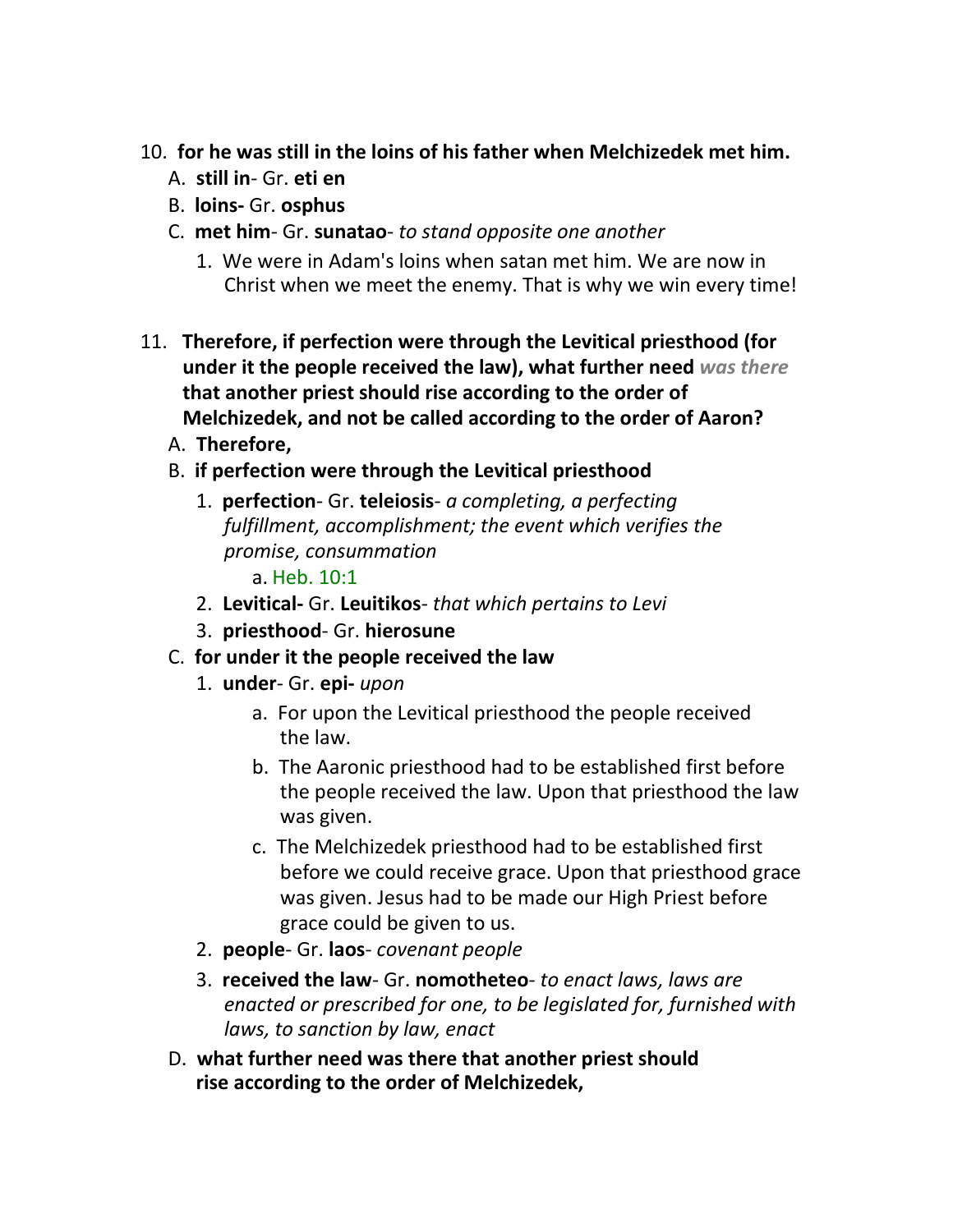- 1. **need** Gr. **chreia** *necessity*
- 2. **another priest** Gr. **heteros hiereus-** not **allos** which means the same, but **heteros** which means a different kind of priest.
	- a. Aaron and Jesus were different kind of priests from different tribes. Aaron worked on the basis of law, and Jesus works on the basis of grace.
- 3. **rise** Gr. **anistemi** *to stand up again, to resurrect*
	- a. One way that Jesus stood out different from Aaron is that Aaron died and is still in the grave, but Jesus died and rose from the dead and dies no more!
- 4. **order of Melchizedek**
	- a. Which grace is based upon.
	- b. Grace provides a man [Jesus] who is perfect.
	- c. It is mentioned that Jesus is after the order of Melchizedek **seven times**. Seven speaks of completion and perfection.
- E. **and not be called according to the order of Aaron.**
	- 1. **called** Gr. **lego**
	- 2. **order of Aaron**
		- a. Which the law was based upon.
		- b. The law makes men priests who have weaknesses. Heb. 7:28
- 12. **For the priesthood being changed, of necessity there is also a change of the law.**

# A. **For the priesthood being changed,**

- 1. **priesthood** Gr. **hierosune**
- 2. **changed** Gr. **metatithemi-** *to transpose (two things, one of which is put in place of the other), to transfer*
	- a. The priesthood was not just changed but has been exchanged. The priesthood based in law was exchanged for a priesthood based in grace.
- B. **of necessity there is also a change of the law**
	- 1. **necessity** Gr. **anagke** *necessity, imposed either by the circumstances, or by law of duty regarding to one's advantage, custom, argument*
	- 2. **change** Gr. **metathesis** *transfer: from one place to another*
	- 3. **the law** Gr. **nomos**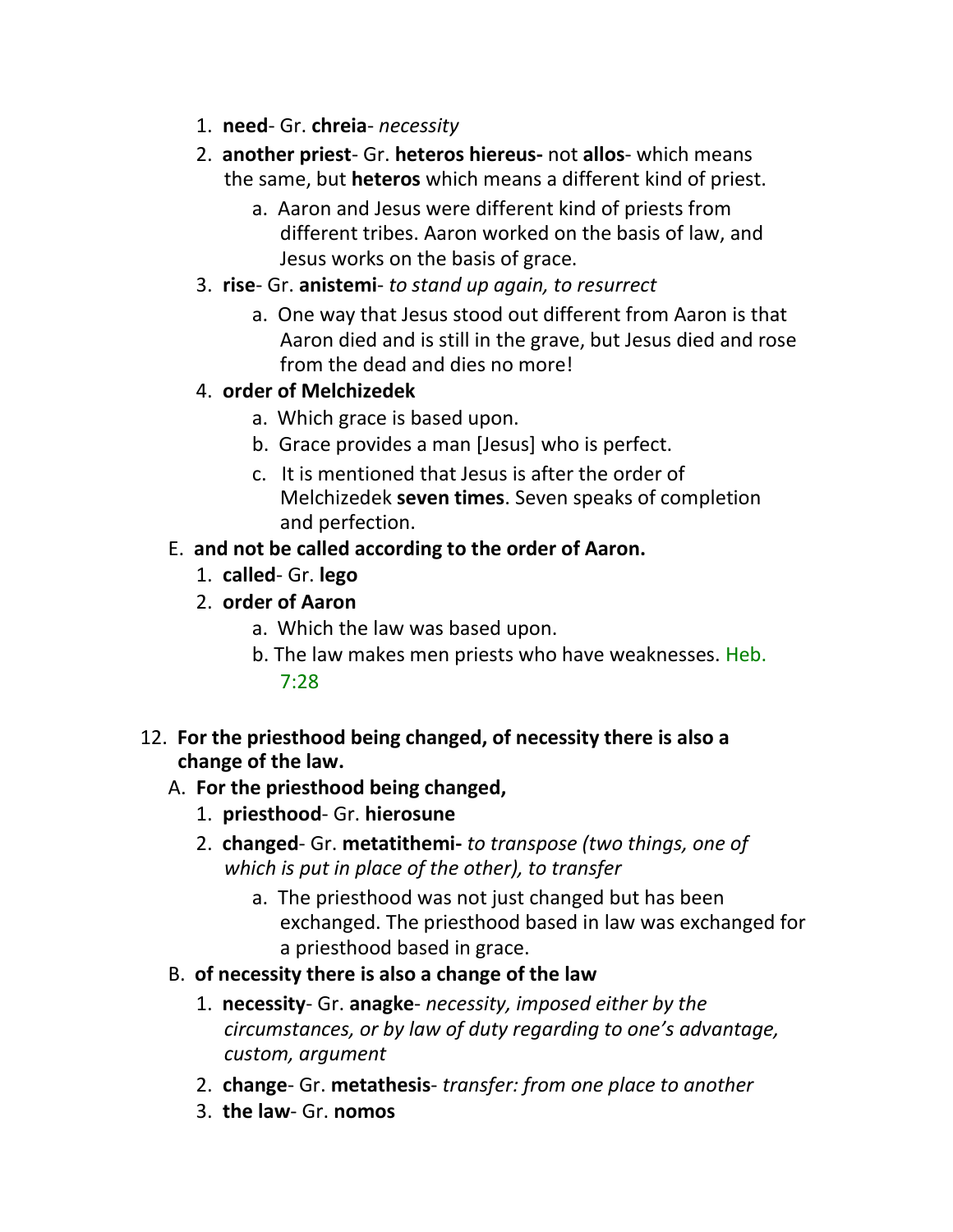- a. The Mosaic Law was exchanged for the Law of love, faith, and the Spirit of Life in Christ Jesus! James 2:8, Rom.3:27, Rom. 8:2
- b. The Christian is not lawless; they just operate under different and higher laws.
- 13. **For He of whom these things are spoken belongs to another tribe, from which no man has officiated at the altar.**
	- A. **For He of whom these things are spoken belongs to another tribe,**
		- 1. **He** Jesus
		- 2. **spoken** Gr. **lego**
		- 3. **belongs** Gr. **metecho-** *to be or become partaker*
		- 4. **another** Gr. **heteros** *another of a different kind or classification; not another of the same kind which would be allos*
		- 5. **tribe** Gr. **phule-** *a race, tribe; a body of men united by local habitation*
			- a. Jesus was from the tribe of Judah. The Levitical priesthood only came from the tribe of Levi. In the Old Testament a king from Judah tried to operate in the Levitical priesthood. and perform its duties. That king was Uzzah. He was struck with leprosy and died. 2 Chron. 26:16-21 It was strictly forbidden in the OT for any person outside of the tribe of Levi and of Aaron's offspring to approach the altar of Godboth the burnt altar and altar of incense. Num. 16:40
			- b. It is important to note that Jesus did not try to enter into the Levitical Priesthood after His resurrection and in the presence of God. He entered into a different classification of priesthood altogether, which is the order of Melchizedek, not of Levi.
			- c. The temple and priesthood on earth is but a representation and figure of the true temple in heaven. On earth the temple and priesthood operate under the Levitical priesthood while the temple and priesthood of heaven operate under the order of Melchizedek.
	- B. **from which no man has officiated at the altar.**
		- 1. **no man** Gr. **oudeis** *no one*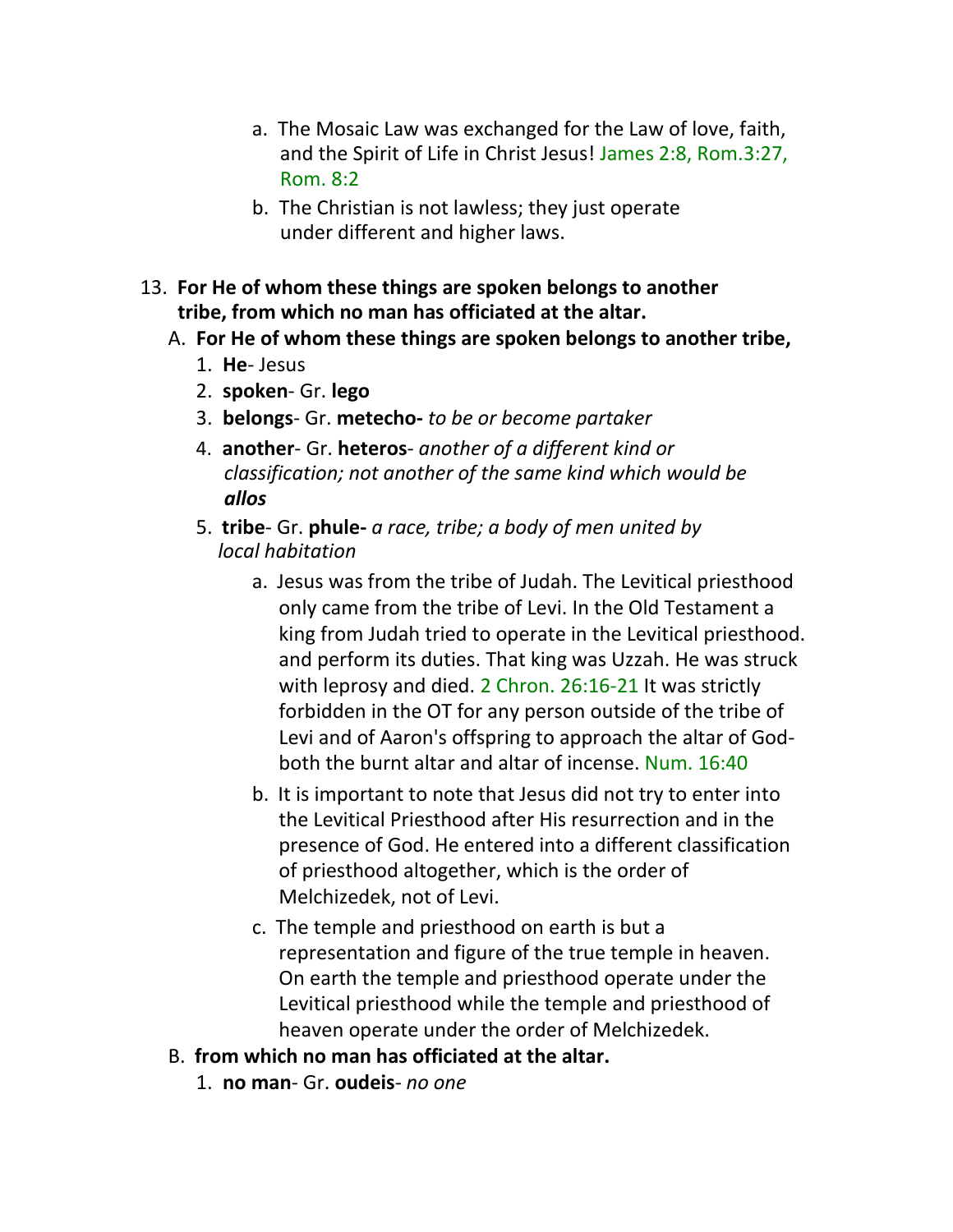- 2. **officiated** Gr. **prosecho** *hold yourself to, to bring to, bring near; to attend to one's self; to apply one's self to, attach one's self to, hold or cleave to a person or a thing*
- 3. **altar** Gr. **thusiasterion** *the altar for slaying and burning of victims; used of the altar of whole burnt offerings which stood in the court of the priests in the temple at Jerusalem; any other altar; metaphorically, the cross on which Christ suffered an expiatory death: to eat of this altar, i.e. to appropriate to one's self the fruits of Christ's expiatory death*
	- a. Jesus held Himself to God's true altar- the cross. He could have chosen to let go of it and saved Himself, but He chose instead to hold Himself to it. It was not the nails that held Jesus on the cross but the decision of His love for His father and for us that held Him to the cross!
- 14. **For** *it is* **evident that our Lord arose from Judah, of which tribe Moses spoke nothing concerning priesthood.**
	- A. **For it is evident that our Lord arose from Judah,**
		- 1. **evident** Gr. **prodelos** *openly evident, known to all, manifest; clear or manifest in front or beforehand*
		- 2. **our Lord** Gr. **kurios**
			- a. Jesus is God in the flesh- Jn 1:14, 1 Tim. 3:16
		- 3. **arose** Gr. **anatello-** *to rise up like the sun*
			- a. Jesus is the Sun of Righteousness with healing in His wings. Mal. 4:2
		- 4. **Judah** Gr. **Ioudas** *pertaining to Judah- means praise*
	- B. **of which tribe Moses spoke nothing concerning priesthood**
		- 1. **tribe** Gr. **phule**
		- 2. **Moses** *means drawn out*
		- 3. **spoke nothing** Gr. **laleo oudeis** *spoke not one thing*
			- a. Moses spoke nothing of a priest arising out of Judah because Jesus' priesthood has nothing to do with the law, but of grace.
		- 4. **concerning-** Gr. **peri**
		- 5. **priesthood** Gr. **hierosune**
- 15. **And it is yet far more evident if, in the likeness of Melchizedek, there arises another priest**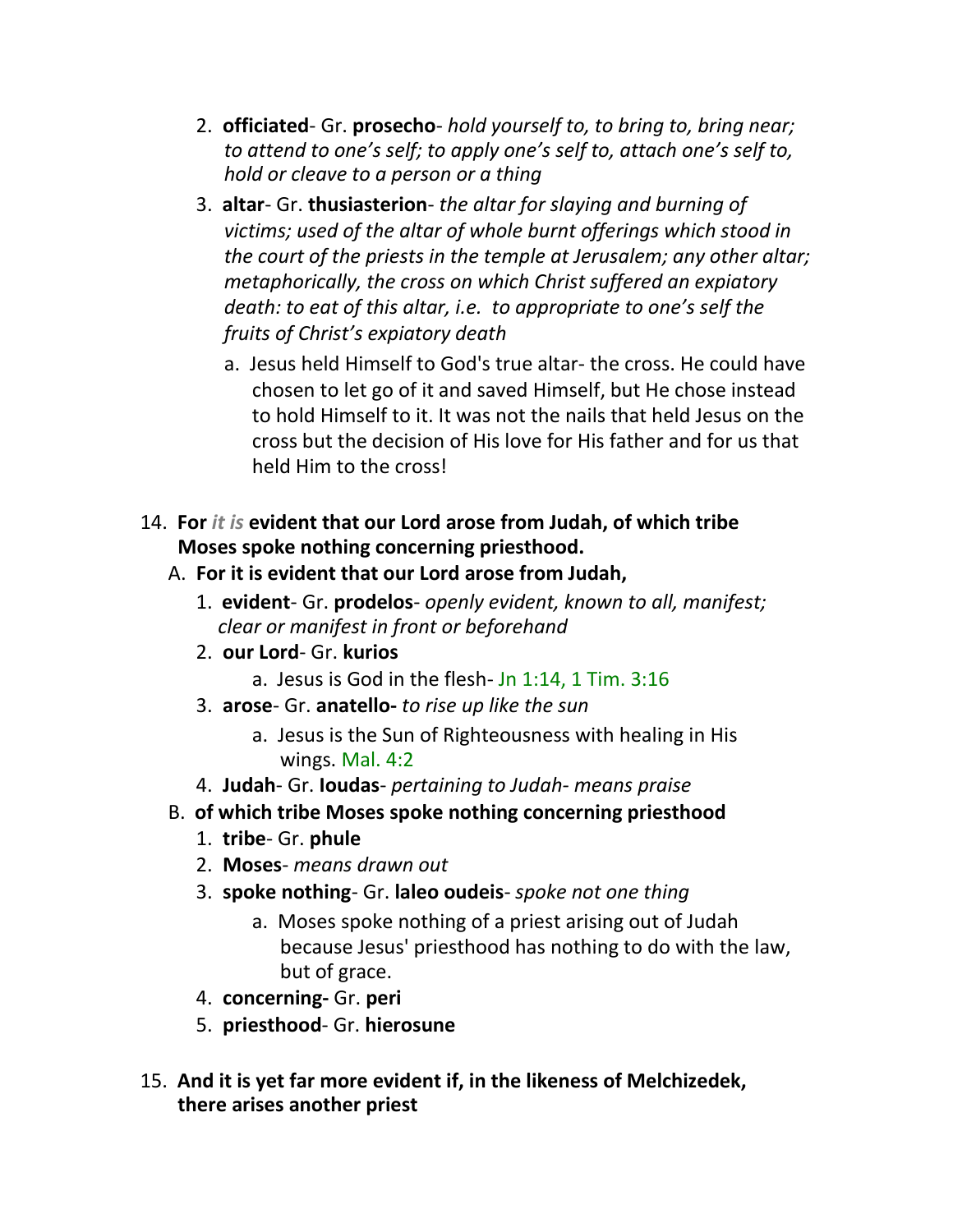## A. **And it is yet far more evident if,**

- 1. **more evident** Gr. **perrisoteron katadelos** *much more thoroughly clear, plain, evident*
- 2. **if-** Gr. **ei** *if and there was- this is a first-class conditional in the Greek.*
- B. **in the likeness of Melchizedek,**
	- 1. **likeness** Gr. **homoiotes** *likeness, resemblance*
		- a. Jesus is in Melchizedek's likeness in that he had no beginning of days or end of days and is a priest forever. He also is a priest of grace. He first blesses with the bread and wine [His body and blood] and then receives back from the people. He is also a King-Priest.
	- 2. **Melchizedek** *means King of Righteousness*

# C. **there arises another priest**

- 1. **arises** Gr. **anistemi** *to stand up again*
	- a. This is the third time this is spoken of the Lord Jesus entering into the order of Melchizedek in this chapter. Vs 11, 14, 15 Three is the number for redemption and is Jesus' calling card in scripture.
	- b. Three times it says Jesus **arose** to the priesthood of Melchizedek. Jesus entered into this order after His resurrection, never to die again, ever being our High Priest before the Father.

# 2. **another**- Gr. **heteros**- *another of a different kind*

- a. Jesus again was a different kind of priest that that of Aaron and the Levitical line. He was a priest under grace not law. The law was temporary until it was fulfilled. Jesus' priesthood is forever.
- 3. **priest** Gr. **hierus**
- 16. **who has come, not according to the law of a fleshly commandment, but according to the power of an endless life.**

# A. **who has come,**

- 1. **has come-** Gr. **ginomai-** *to become, coming into a new state of being*
- B. **not according to the law of a fleshly commandment,**
	- 1. **law** Gr. **nomos**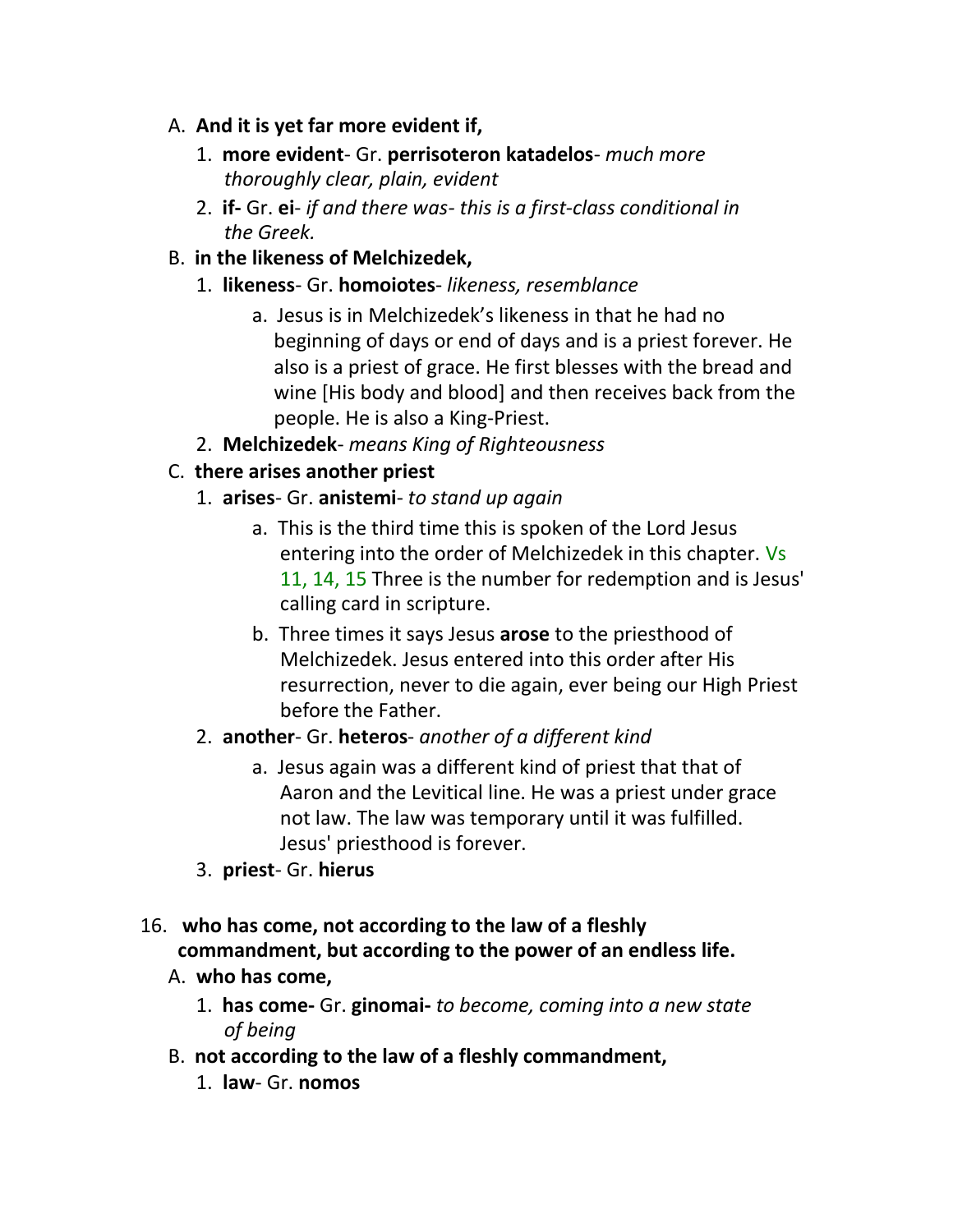- 2. **fleshly** Gr. **sarkikos** *what pertains of the flesh or natural realm*
- 3. **commandment** Gr. **entole**
	- a. The law is based upon commands written on cold stone. Heb. 9:9-10
- C. **but according to the power of an endless life.**
	- 1. **power** Gr. **dunamis**
	- 2. **endless** Gr. **akatalutos** *indissoluble, not subject to destruction*
	- 3. **life** Gr. **zoe**
		- a. Grace is based upon the life of Jesus. We do not try to live for God by our own life [soul power], but by His life within us empowering and quickening us.

### 17. **For He testifies: "YOU ARE A PRIEST FOREVER ACCORDING TO THE ORDER OF MELCHIZEDEK."**

- A. **For He testifies**
	- 1. **He**
		- a. God the Father and also David who wrote this in Psalms.
	- 2. **testifies** Gr. **martureo**
		- a. All of scripture testifies to Christ. John 5:39, Luke 24:44
- B. **You are a priest forever according to the order of Melchizedek**
	- 1. **priest-** Gr. **hierus**
	- 2. **forever** Gr. **eis aion**
	- 3. **order of Melchizedek**
		- a. One of the seven references to Christ being in the order of Melchizedek. Seven again is the number of perfection and completion.
- 18. **For on the one hand there is an annulling of the former com mandment because of its weakness and unprofitableness,**
	- A. **one hand** Gr. *not in Greek*
	- B. **annulling** Gr. **athesis** *a placing off, abolition, disannulling, put away, rejection, a setting aside,*
		- 1. To change the priesthood, you would have to change or remove the law. Heb. 7:12
	- C. **former** Gr. **proago** *going before*
	- D. **commandment** Gr. **entole**
	- E. **its weakness** Gr. **asthenes** *weak, infirm, feeble*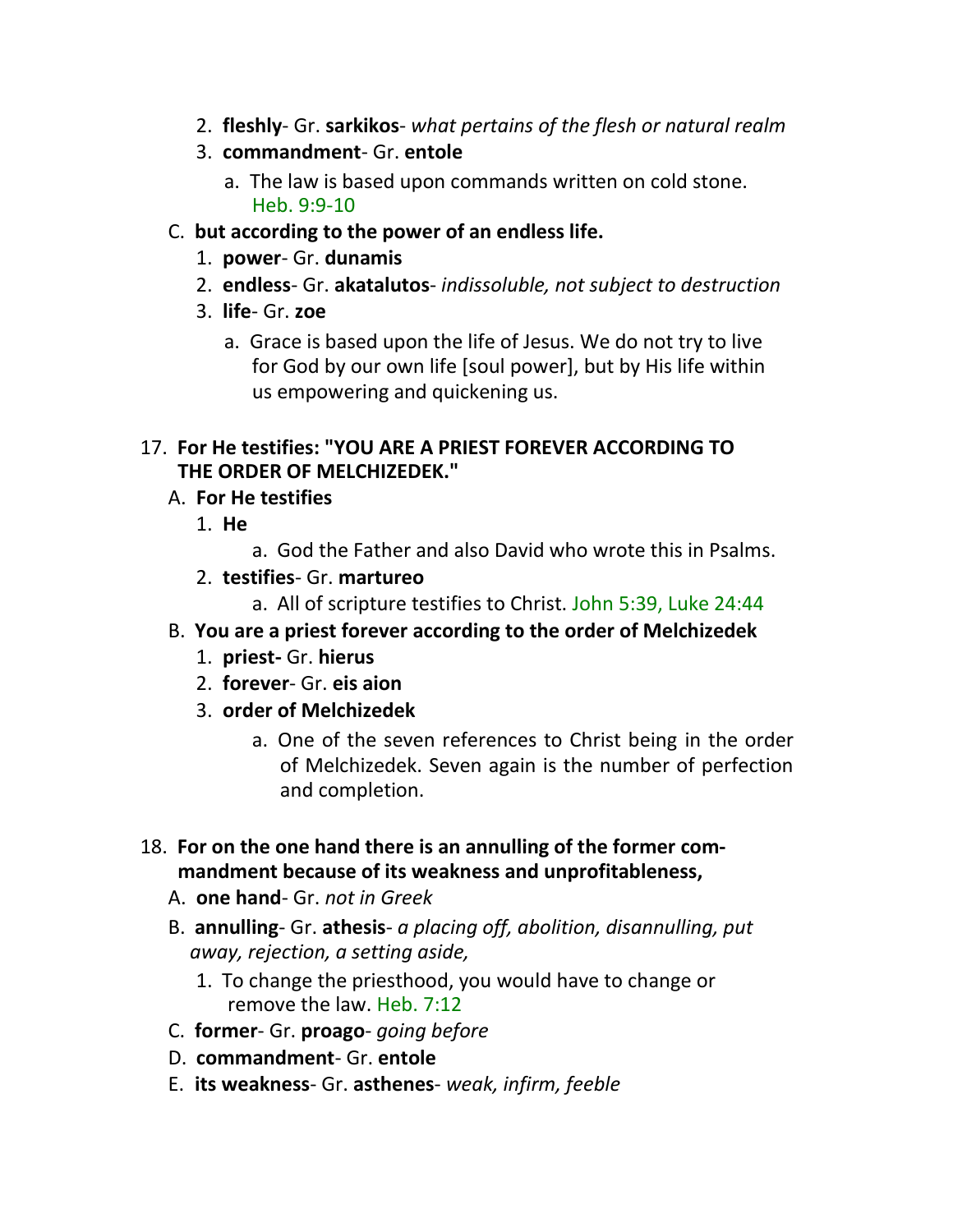- 1. The law was not weak inherently, but it was weak because it took the flesh to fulfill it, which it could not do.
- F. **unprofitableness-** Gr. **anopheles** *unprofitable, useless*
	- 1. The law is good but if it cannot be kept by flesh then it was unprofitable and really useless.
	- 2. I can be given a plane which is wonderful, but if I am unable to fly it then it is unprofitable and useless to me. Man could not operate the law through the weakness of their flesh, so the law was unprofitable and useless to man. The only profit and use it had was to show God's holiness, man's sin, and the answer for man, which was Jesus Christ's finished work through sacrifice.
- 19. **for the law made nothing perfect; on the other hand,** *there is the* **bringing in of a better hope, through which we draw near to God.**
	- A. **for the law made nothing perfect;**
		- 1. **nothing** Gr. **oudeis** *not one thing*!
		- 2. **perfect** Gr. **teleioo** *to make perfect, complete to accomplish, finish, bring to an end, add what is yet wanting in order to render a thing full, to bring to the end (goal) proposed, to bring to maturity*
	- B. **on the other hand -** *not in Greek*
	- C. **there is the bringing in of a better hope,**
		- 1. **bringing** Gr. **epeisagoge** *a bringing in besides or in addition to what is or has been brought into; enter afterwards, used of the introduction of a new wife in the place of one repudiated*
			- a. We are no longer married the law, but we are now married to Christ! Rom. 7:4
		- 2. **better** Gr. **kreitton** *more useful, more serviceable, more advantageous, more excellent*
		- 3. **hope** Gr. **elpis-** *confident expectation of good*
			- a. Jesus' finished work brought perfection to those who believe in Him. Heb. 10:14 We now have a confident expectation of good from God. That is why we can draw near to God in full assurance of faith.
	- D. **through which we draw near to God**
		- 1. **through which dia hos**
		- 2. **draw near** Gr. **eggizo-** *to bring near, to join one thing to another, to approach*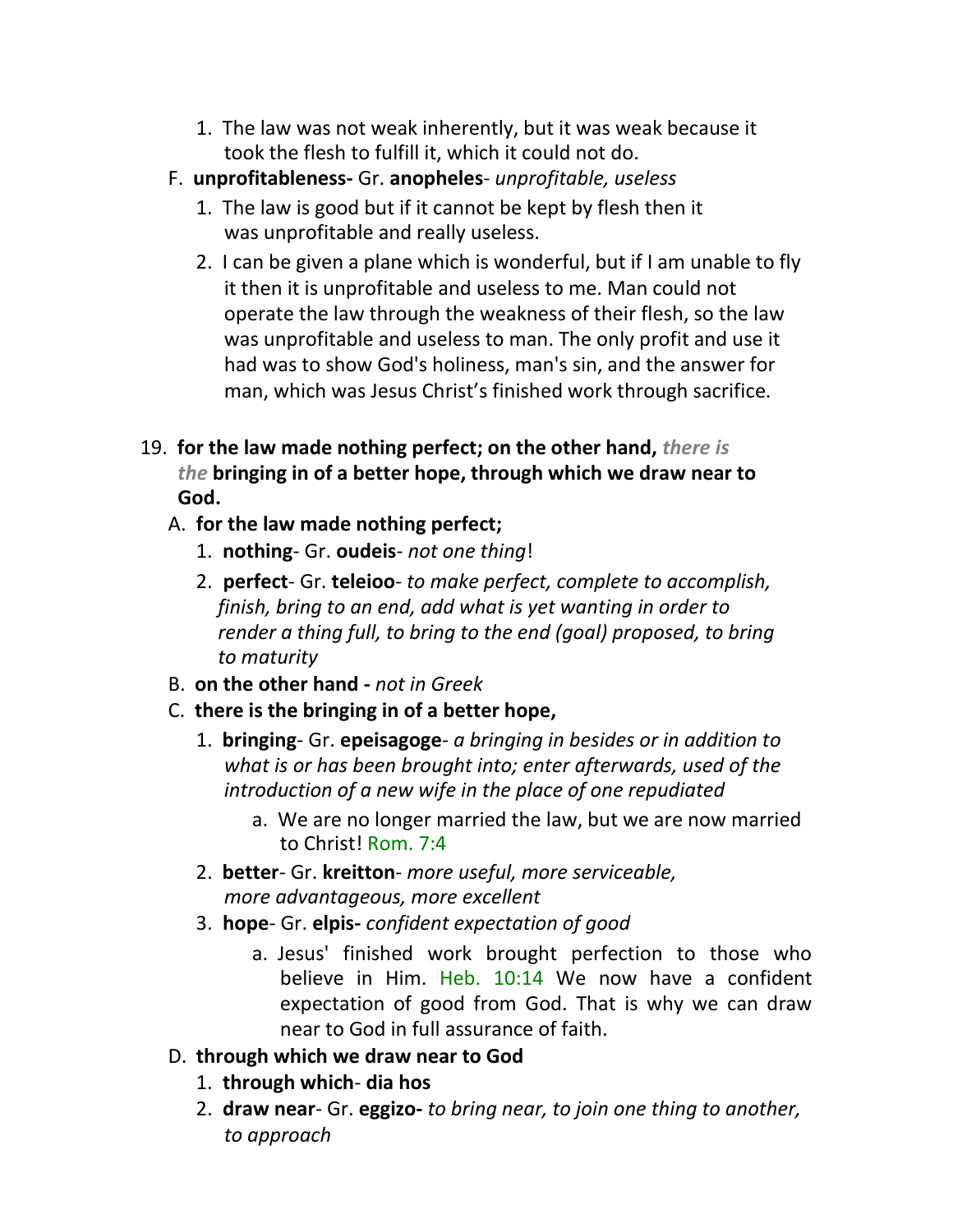- a. We have been brought near to God positionally in our spirit by the blood of Christ. Eph. 2:13 However we must draw near to Him with our soul.
- b. Because we are near to God by His blood we can choose to draw near to God in our heart and minds. Heb: 4:16, Heb 10:19-22
- c. The law demands and fosters distance between God and people. Ex. 19:12
- d. Grace requires and fosters closeness between God and His children. Matt. 11:28
- 20. **And inasmuch as** *He was* **not** *made priest* **without an oath**
	- A. **made a priest** not according to the Levitical order but the order of Melchizedek.
	- B. **oath-** Gr. **horkomosia-** *affirmation on oath, an oath*
- 21. **(for they have become priests without an oath, but He with an oath by Him who said to Him: "THE LORD HAS SWORN AND WILL NOT RELENT, 'YOU ARE A PRIEST FOREVER ACCORDING TO THE ORDER OF MELCHIZEDEK' "),**
	- A. **for they have become priests without an oath,**
		- 1. **have become-** Gr. **ginomai** *to come into a new state of being*
		- 2. **without an oath-** Gr. **choris horkomosia** *apart and separate from* an *affirmation on oath, an oath*
			- a. Each Levitical priest was placed into the priesthood without an oath from God, but God put Jesus into the order of Melchizedek with an oath.
	- B. **but He with an oath by Him who said to Him**
		- 1. **with an oath** Gr. **meta horkomosia**
		- 2. **by Him** Gr. **dia** *through Him*
			- a. God the Father
		- 3. **to Him** Gr. **pros autos** *towards Him*
			- a. The Lord Jesus Christ
	- C. **the Lord has sworn and will not relent,**
		- 1. **Lord** Gr. **kurios** *He to whom a person or thing belongs, about which he has power of deciding; master, possessor and disposer of a thing*
			- a. All three members of the Godhead are called Lord- 1] The Father here 2] Jesus in many passages in the NT.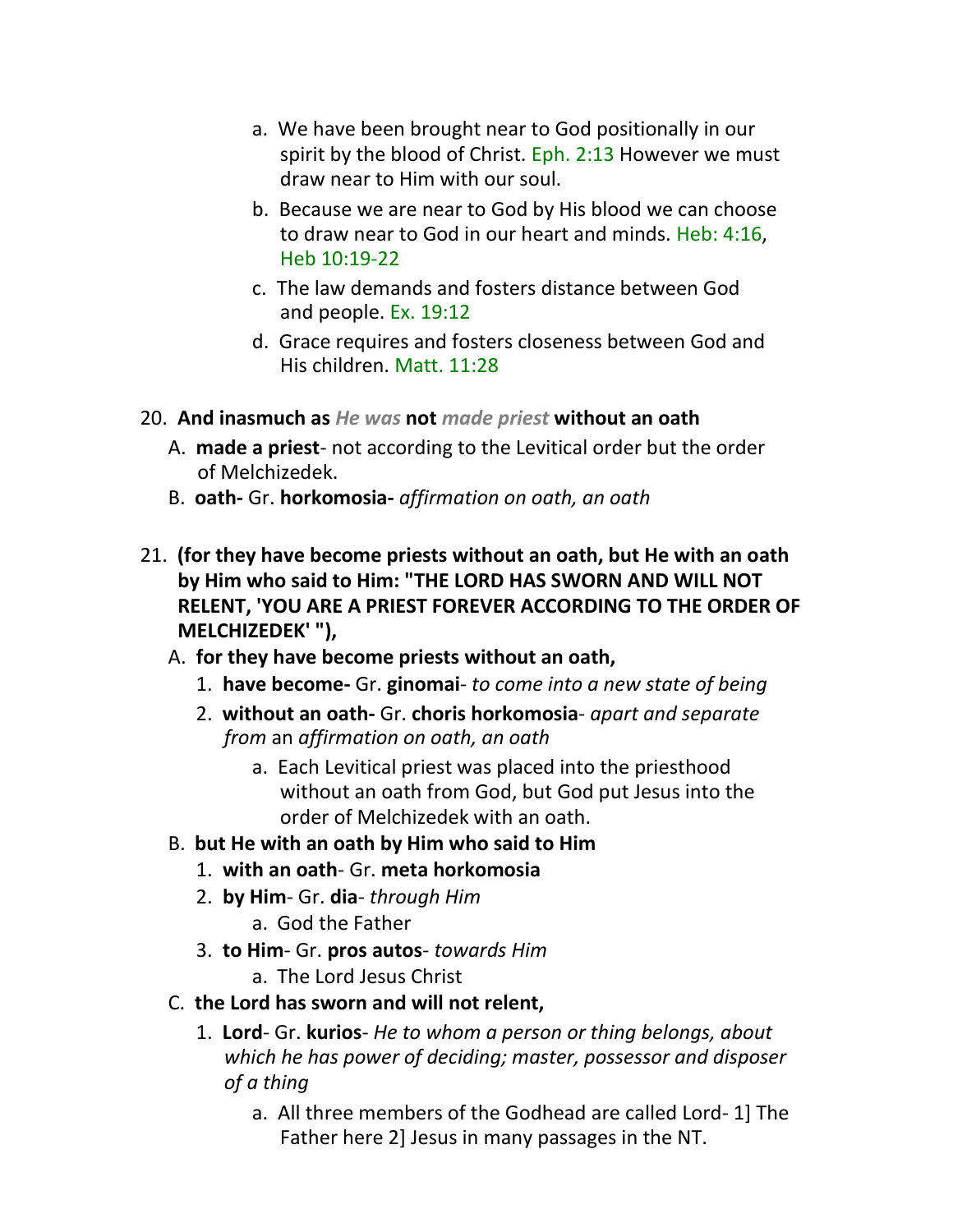i.e. Matt.  $13:513$ ] The Holy Spirit is called Lord -2 Cor. 3:17

- 2. **sworn** Gr. **omnuo** *to affirm, promise, threaten, with an oath, to invoke*
- 3. **not relent** Gr. **ou metamellomai** *not feel differently afterwards and change, to regret; a desire that an action might be undone. The difference between the Greek words for repent- metanoia and metamellomai the origin of metanoia is properly of the mind and metameleia is of the will.*
	- a. The priesthood has been changed once and for all from the Levitical priesthood to the order of Melchizedek, and it will never be changed again. Christ being in the order of Melchizedek is an eternal arrangement sworn by the Father that is for our eternal benefit!
- D. **you are priest forever according to the order of Melchizedek.**
	- 1. One of the seven references to Christ being in the order of Melchizedek. Seven speaks of perfection and completion.

# 22. **by so much more Jesus has become a surety of a better covenant.** A. **much more**

- 1. The covenant of grace through Jesus Christ provides much more to us than the law because it is based upon the performance of Christ and not our own.
- B. **has become** Gr. **ginomai** *to come into a new state of existence.*
- C. **a surety egguos** *a surety, a sponsor, secured, under good security, reliable, pledged; The idea underlying all these words is that of putting something into one's hand (ἐν in γύαλον hollow of the hand) as a pledge.*
	- 1. Judah became surety for Benjamin [Son of my right hand] in the OT so that he could go free from prison. Gen. 43:9 Jesus, who was born of Judah, is now become our [the sons of God's right hand] surety so we can go free from prison.
- D. **better-** Gr. **kreitton** *more useful, more serviceable, more advantageous, more excellent, stronger*
	- 1. The word "better" is used 13 times in the book of Hebrews. 13 is symbolic of rebellion and evil in the Bible. The New Covenant is better than the old order because it was based upon the rebellion and evil of man. The New Covenant is better because it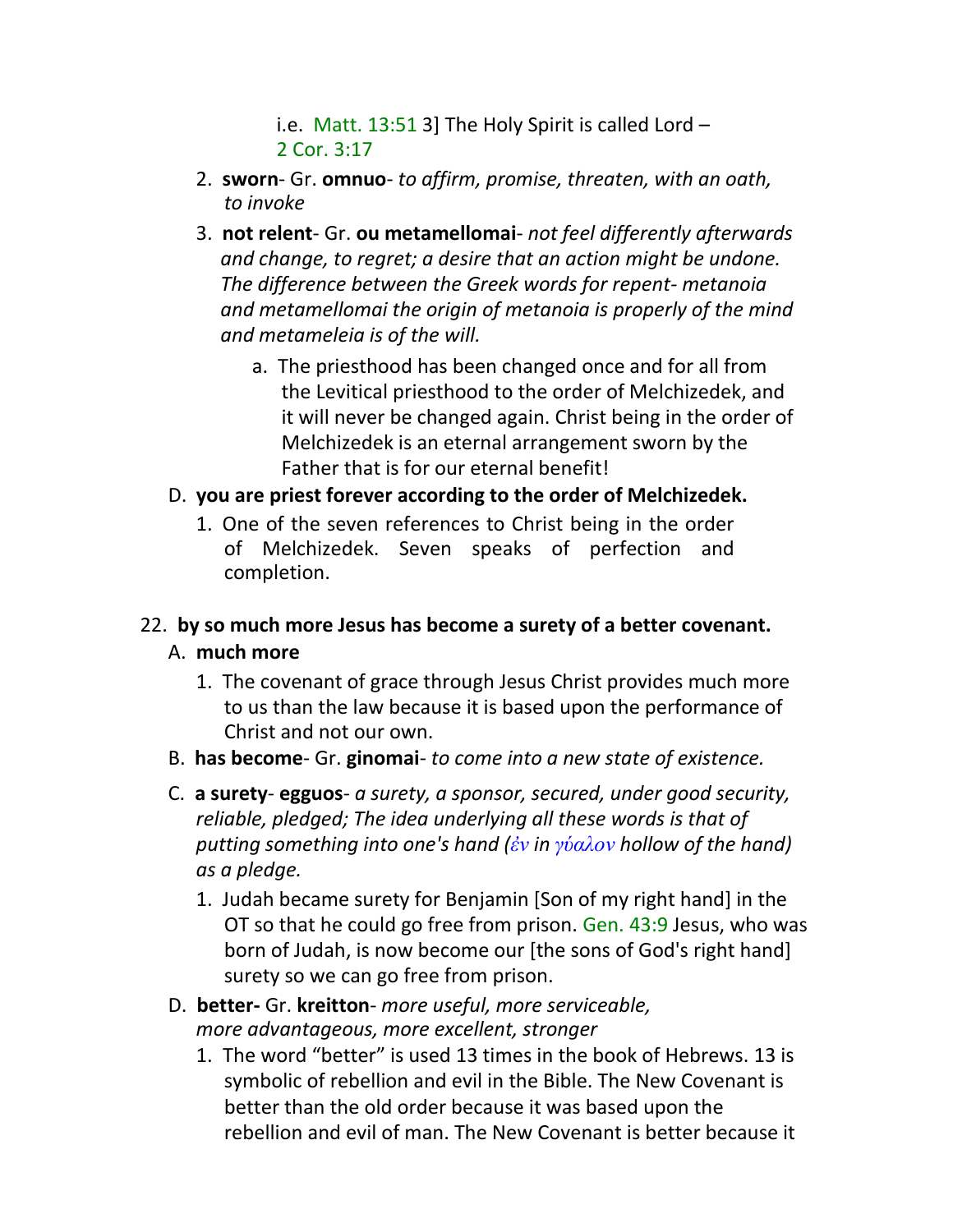is founded on the perfection and holiness of Christ, its High Priest. He frees us from rebellion and evil.

- a. Jesus is better than the angels
- b. We have better things that accompany salvation
- c. We are blessed by the better- Jesus
- d. We have a better hope than in the OT
- e. We have a better mediator of better testament
- f. We have a better covenant
- g. We have better promises
- h. We have better sacrifices than in the OT
- i. We have a better and enduring substance in heaven
- j. We have a better country that is heavenly
- k. We have a better resurrection
- l. Jesus' blood speaks better things than Abel concerning us.
- E. **covenant** Gr. **diatheke-** *a disposition, arrangement, of any sort, which one wishes to be valid, the last disposition which one makes of his earthly possessions after his death, a testament or will; a compact, a covenant, a testament*

### 23. **Also there were many priests, because they were prevented by death from continuing.**

### A. **Also there were many priests,**

- 1. **many priests** The law had many priests, but grace has only one and will only have one- Jesus!
- B. **because they were prevented by death from continuing**
	- 1. **prevented** Gr. **koluo** *to hinder, prevent forbid to withhold a thing from anyone, to deny or refuse one a thing*
	- 2. **by death dia thanatos** *because of death*
	- 3. **continuing** Gr. **parameno** *to remain beside, continue, always near; stay at a place, stay behind or at home, to survive, remain alive*
		- a. Jesus will never be prevented from continuing being our High Priest because He was resurrected never to die again! Heb. 7:8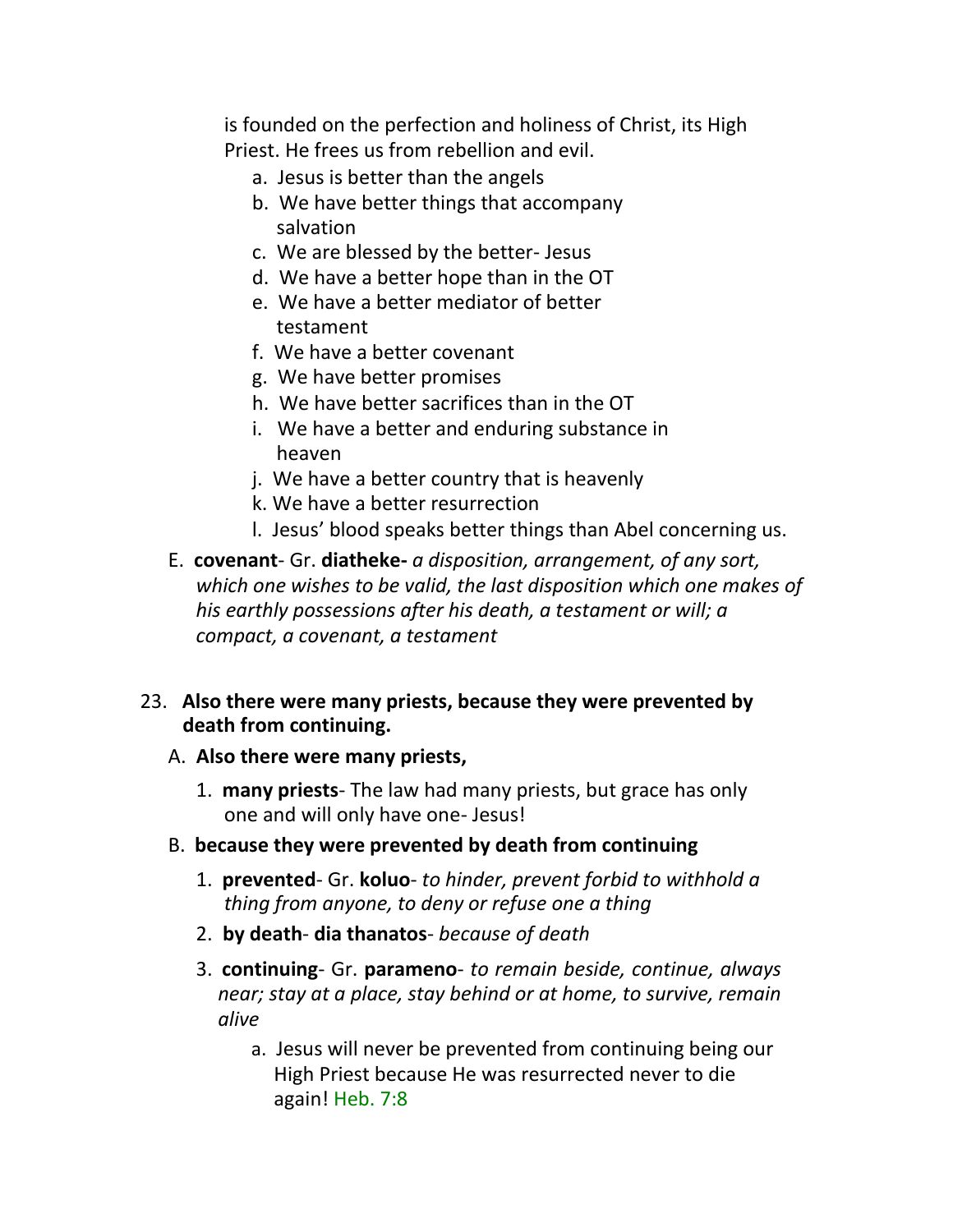- 24. **But He, because He continues forever, has an unchangeable priesthood.**
	- A. **But He,**
		- 1. Jesus
	- B. **because He continues forever,**
		- 1. **continues** Gr. **meno** *to remain, abide, stay*
		- 2. **forever** Gr. **eis aion** *unto the age; forever*
	- C. **has an unchangeable priesthood**
		- 1. **unchangeable** Gr. **aparabatos** *unviolated, inviolable, one that cannot and will not depart, unchangeable and therefore not liable to pass to a successor*
			- a. The Levitical priesthood could and was changed, but Jesus being our High Priest cannot ever be changed or caused to depart. Heb. 13:8
- 25. **Therefore He is also able to save to the uttermost those who come to God through Him, since He always lives to make intercession for them.**
	- A. **Therefore He is able to save to the uttermost those who come to God through Him,**
		- 1. **able** Gr. **dunamai**
		- 2. **save** Gr. **sozo** *to save, keep safe and sound, to rescue from danger or destruction; healing, restoring to health:*
		- 3. **uttermost** Gr. **panteles** *all complete, perfect, completely, perfectly, utterly*
			- a. Jesus is able to save us all completely, perfectly, utterly, and for all time.
			- b. Just because God is able does not mean He does so automatically. We are saved by grace [what God does] through faith [our positive response to what He has done]. Our faith is involved in salvation. Of course, after death we will experience full and complete salvation, so this verse must mean God is able in this life to bring complete and perfect salvation. I do not believe anyone has experienced that while living, but that does not mean that God did not want to or was not able to.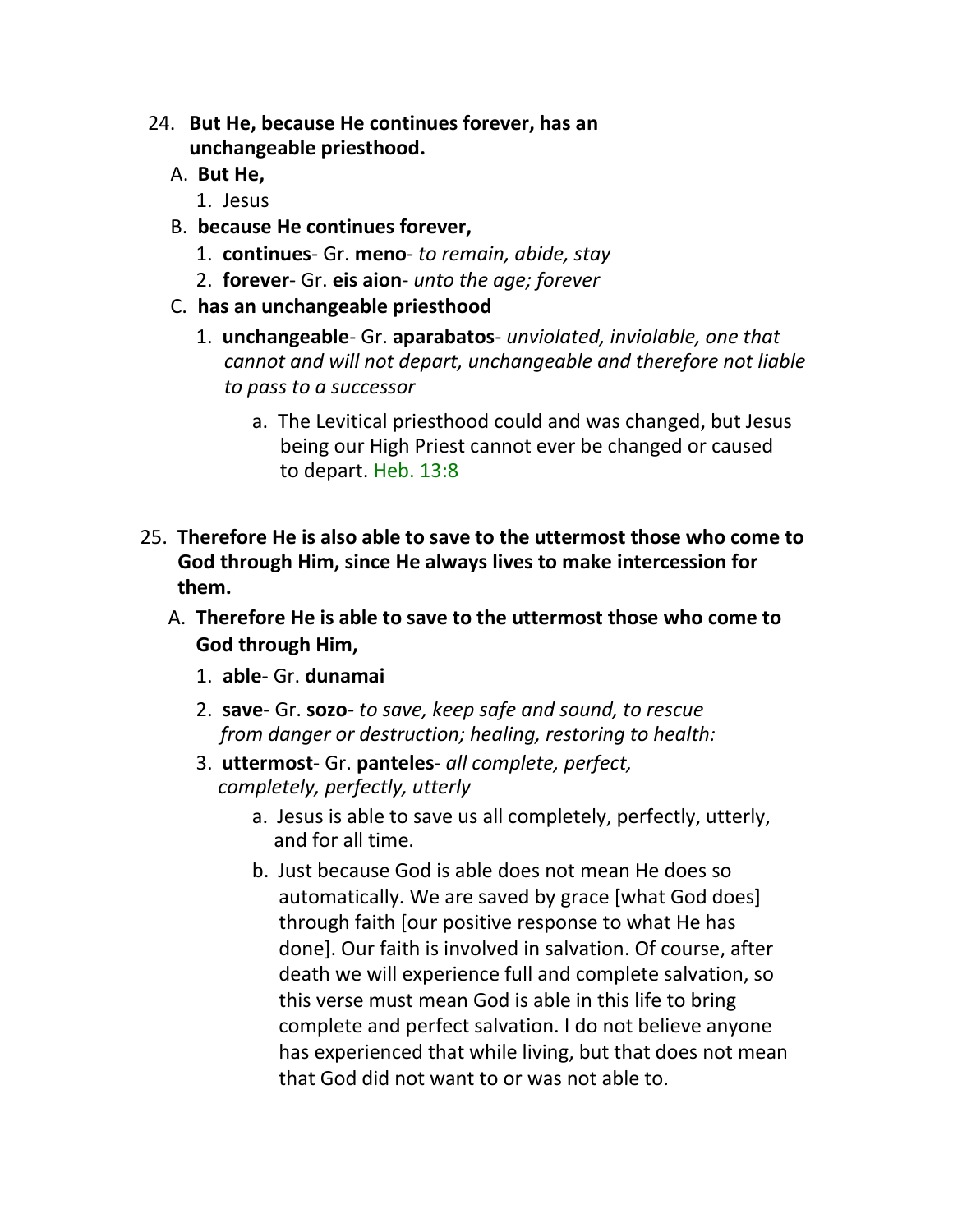#### 4. **those who come to God**

- a. **come** Gr. **proserchomai** *to come towards*
- b. We must come to God. God does not drag us to Him. Universalists say that everyone is reconciled and saved, whether they believe or come to God. Here we see we must come to God. God will draw all to Himself but not drag all to Himself! We must respond to His call and draw by faith.

### 5. **through Him**

- a. We come to God through the finished work of Jesus Christ. We must come, but it is always on the basis of what Jesus has done, not what we have done.
- b. We have no standing with God in ourselves. It is always through Him that we are, have, or do anything in the kingdom of God.

### B. **since He always lives to make intercession for them**

- 1. **always lives** Gr. **pantote zao**
- 2. **make intercession** Gr. **entugchano** *to light upon a person or a thing, fall in with, hit upon, a person or a thing; to go to or meet a person, especially for the purpose of conversation, consultation, or supplication; make intercession for anyone, to petition*
	- a. One way that Jesus makes intercession for us is through His blood crying out better things than Abel. Heb. 12:24
- 3. **for them**
	- a. Everything Jesus has done and is doing is for us is in obedience to the Father and His love for us.
- 26. **For such a High Priest was fitting for us,** *who is* **holy, harmless, undefiled, separate from sinners, and has become higher than the heavens;**
	- A. **For such a High Priest was fitting for us,**
		- 1. **such** Gr. **toioutos-** *such as this*
		- 2. **High Priest** Gr. **archiereus** *arch priest- highest ranking priest*
			- a. Again, this is not a High Priest after the order of Aaron but after the order of Melchizedek.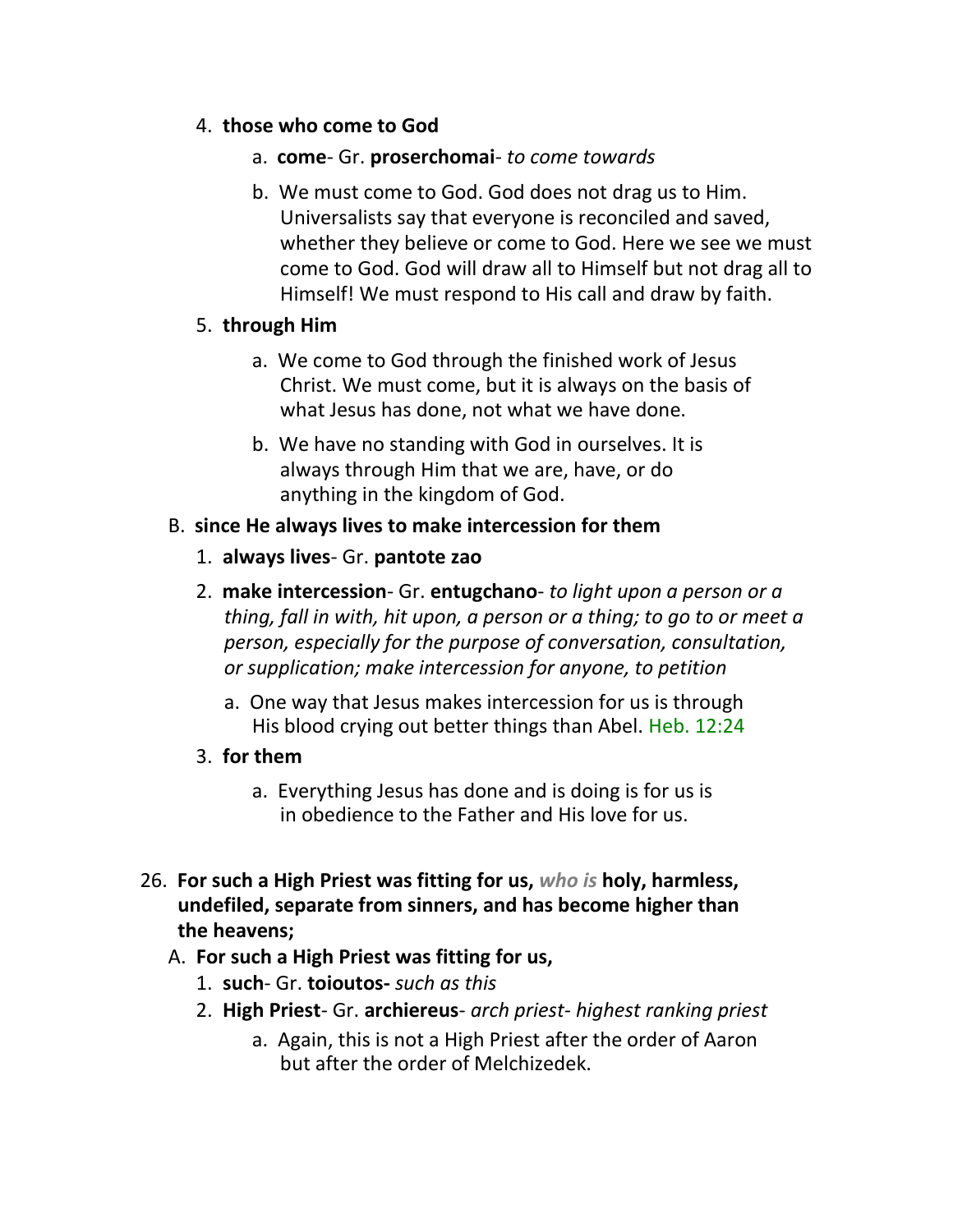- 3. **was fitting** Gr. **prepo** *to stand out, to be conspicuous, to be eminent, to resemble, to be becoming, seemly, fit*
	- a. Jesus fits us! He is fitting for us because He is holy, harmless, undefiled, and separate from sinners. He was a fitting High Priest and sacrifice for us.
- 4. **for us**
	- a. Christ was our substitute and representative. Christ was fitting to be our substitute because He was holy, harmless, undefiled, and separate from sin. We were the opposite of that! He became our representative and became identical to us taking our unholiness, harm, defilement, and sin, so in exchange we could share in His holiness, harmlessness, undefiled, and separation from sin. We are now identified [made identical] to Him. As He is, so are we now in the present world. 1 John 4:17
- B. **who is holy**,- Gr. **hosios** *undefiled by sin, free from wickedness, religiously observing every moral obligation, pure holy, pious*
- C. **harmless** Gr. **akakos-** *without guile or fraud, harmless, free from guilt, fearing no evil from others*
- D. **undefiled** Gr. **amiantos** *not defiled, unsoiled free from that by which the nature of a thing is deformed and debased, or its force and vigor impaired*
- E. **separate from sinners**
	- 1. **separate** Gr. **chorizo**
	- 2. **sinners** Gr. **hamartolos** *ones who miss the mark and fail to share in the prize*
		- a. He was separate from sinners in that He was not a sinner. He loved sinners and spent time with them, but He was not a sinner, thus He was separate from sinners.
- F. **and has become higher than the heavens**
	- 1. **become** Gr. **ginomai-** *come into a new state of being*
	- 2. **higher** Gr. **hupselos-** *high, lofty, exalted on high; with an uplifted arm, i.e. with signal power; metaphorically eminent, exalted in influence and honor*
	- 3. **heavens** Gr. **ouranos**
		- a. There are three heavens mentioned in the Bible. 1] The heaven around the earth. 2] The heaven of the cosmos and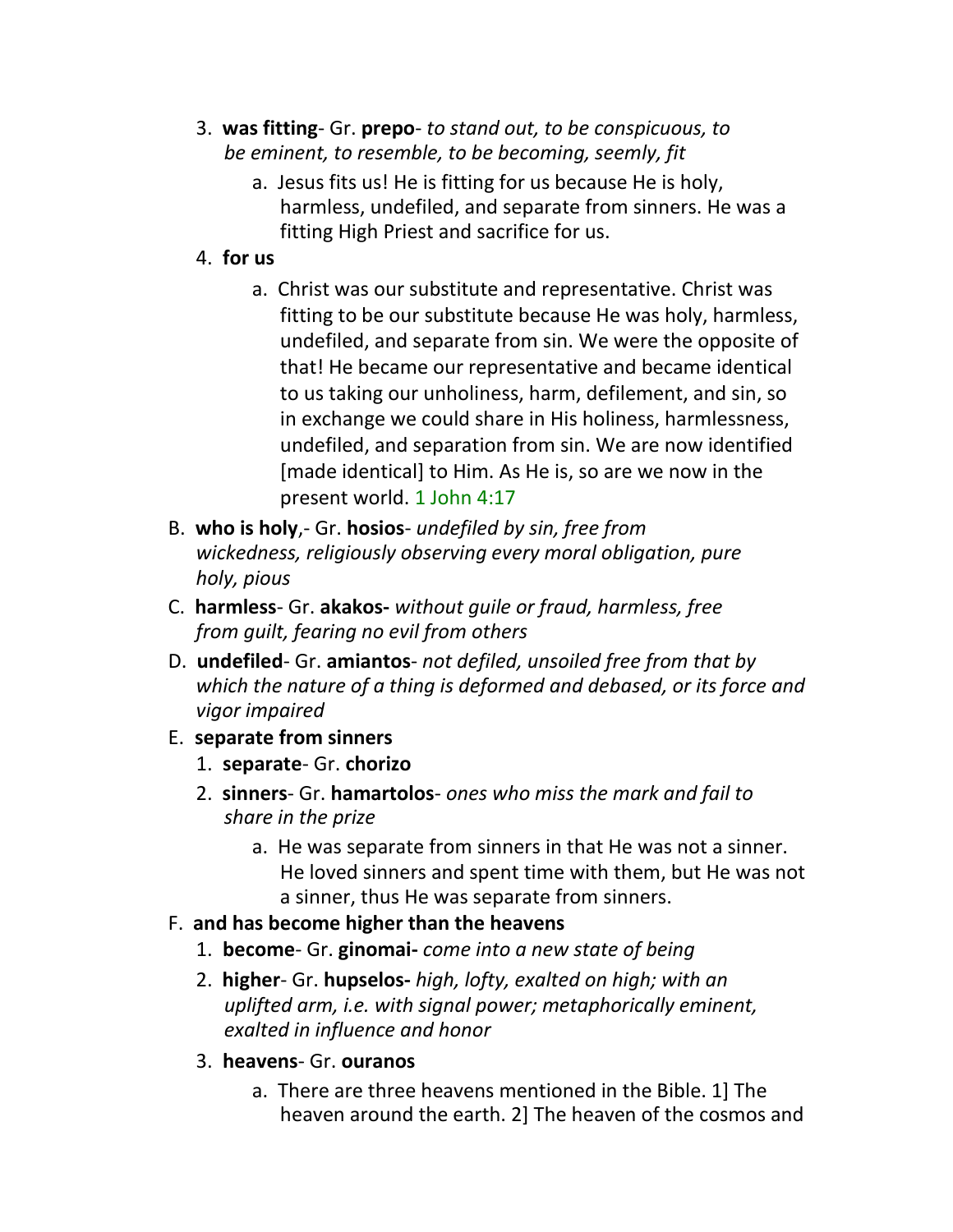3] the heaven in which God inhabits- Paradise.

- b. Jesus is higher than all three heavens and we are seated with Him in Heavenly places. Phil. 2:9-11, Eph. 2:6
- 27. **who does not need daily, as those high priests, to offer up sacrifices, first for His own sins and then for the people's, for this He did once for all when He offered up Himself.**
	- A. **who does not need daily,**
		- 1. **need-** Gr. **echo** *to have, to hold one's self to a thing, to lay hold of a thing, to adhere or cling to*
		- 2. **daily** Gr. **kata hemera** *according to the day; daily* a. Heb. 10:11
	- B. **as those high priests,**
		- 1. The priests of the Levitical priesthood under the law.
	- C. **to offer up sacrifices,**
		- 1. **offer up** Gr. **anaphero** *to carry or bring up, to put upon the altar, to bring to the altar, to offer*
		- 2. **sacrifices** Gr. **thusia**
	- D. **first for His own sins and then for the people's,**
		- 1. **own sins** Gr. **idios hamartia**
			- a. The priests of the OT were sinners who sinned. Jesus was not a sinner nor did He ever sin. He did not need to offer any sacrifices for His sin. He was the sacrifice for our sins. Heb. 5:3, Heb. 9:7
		- 2. **people's** Gr. **laos-** *the covenant people*
	- E. **for this He did once for all when He offered up Himself**
		- 1. **once for all-** Gr. **ephapax** *all at once, once for all*
		- 2. **offered up** Gr. **anaphero**
		- 3. **Himself**
			- a. Sacrifices in the OT were unwilling participants. Jesus however willingly offered Himself. In offering Himself He acted both as the High Priest and the sacrifice. Jesus is all in all folks! Heb 9:12, Heb 9:14, Heb 9:25
- 28. **For the law appoints as high priests men who have weakness, but the word of the oath, which came after the law,** *appoints* **the Son who has been perfected forever.**